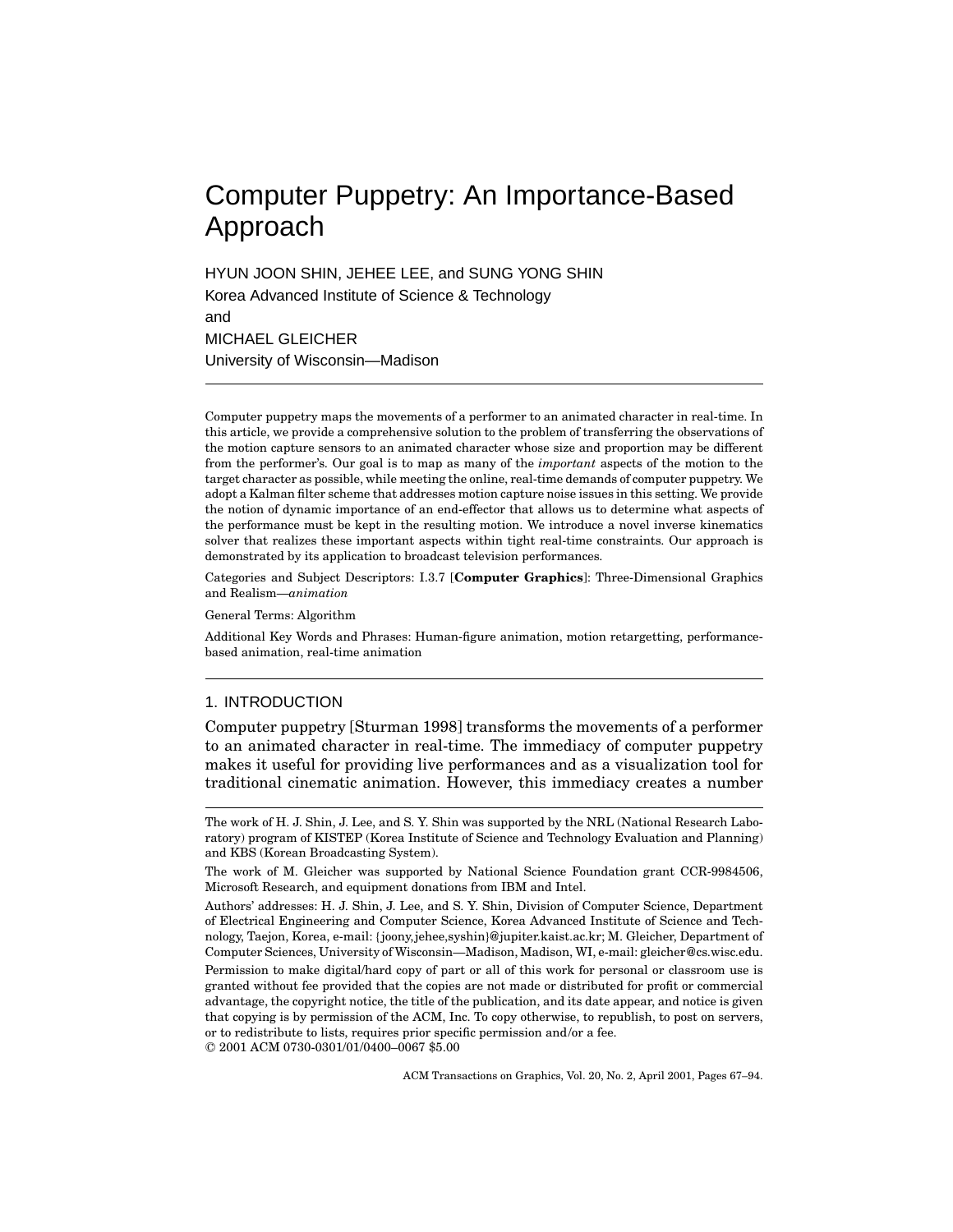of challenges, as solutions to animation issues must be handled in an online real-time manner. A computer puppetry system must capture the movements of the performer, interpret the important aspects of this motion, and determine the movements required to make the character reproduce these important aspects of the performance.

The challenges of mapping a motion from the performer to the target character become more difficult when the target character is of a different size and proportion than the performer [Badler et al. 1993; Bodenheimer et al. 1997; Choi and Ko 2000, Gleicher 1998]. In such cases, the resulting motion of the character cannot exactly duplicate the original performer's. For example, we cannot simultaneously match the original joint angles and end-effector positions. Generally, to preserve the important aspects of the original motion we must alter the unimportant aspects of the motion. This process of adapting a motion for a new character is called *retargetting* [Gleicher 1998; Lee and Shin 1999].

To date, solutions to computer puppetry issues have been limiting: either restricting the range of puppets that can be used, or providing restrictive notions of what is important in motions. The latter implicitly limits the range of puppets since artifacts are introduced as the differences of the puppet from the performer are increased.

In this article we provide techniques that address the challenges of computer puppetry when the target character is different from the performer. The following major animation issues are addressed in a manner that fits within the online real-time nature of computer puppetry.

- (1) The sensors used to capture the performer's motion are often noisy. Therefore, we provide a filtering technique that operates in an online manner with the efficiency required to process whole body motions in real-time. We apply a Kalman filter to rotation vectors, providing an orientation smoothing technique that is more efficient than previous methods.
- (2) The important aspects of the original performance must be determined such that these details can be reproduced in the resulting motion. We provide the notion of a dynamic importance measure that allows us to account for changing situations even when the future is unknown.
- (3) The resulting pose of the target character must be computed in a way that recreates the important aspects of the original. We provide a fast inverse kinematics solver that provides the necessary real-time performance and predictability.

Our solutions have been used to realize a computer puppetry system that has been used successfully to create animated television broadcasts.

We begin our discussion of computer puppetry by providing an overview of our approach. We examine previous solutions with respect to the issues raised in the overview. The components of our approach are then detailed in Sections 3 through 5. An analysis in Section 6 reviews why our approach avoids introducing unwanted artifacts such as temporal discontinuities. Our experimental results are provided to support this approach. We conclude with a summary and discussion of future directions.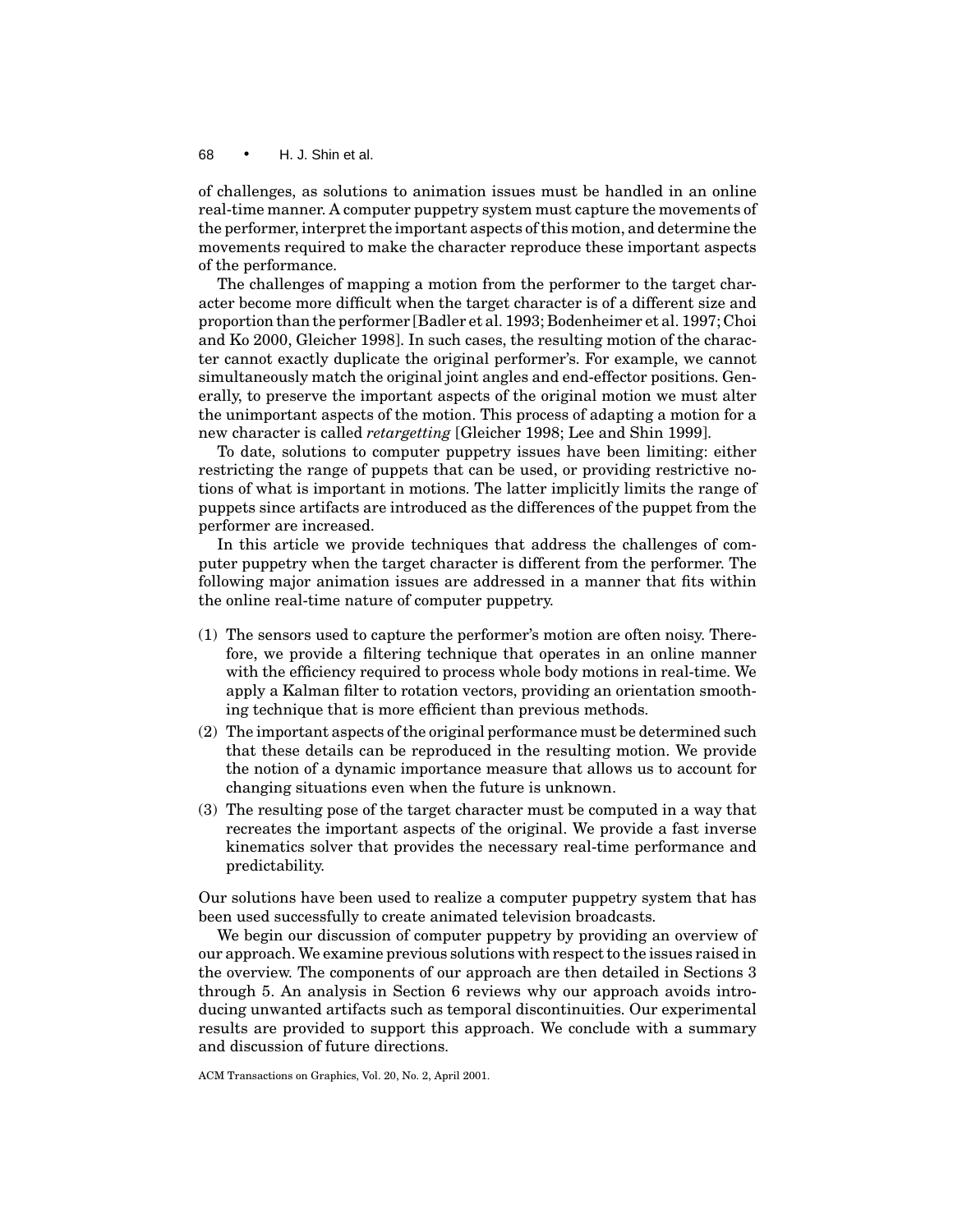#### Computer Puppetry • 69



Fig. 1. Overall structure.

# 2. OVERVIEW

Computer puppetry requires the captured movements of the performer to be mapped to the target character in real-time. As shown in Figure 1, our approach for online motion retargetting divides the task into phases. First, the filtering phase "cleans" the sensor data to remove artifacts of the motion capture device. The second phase examines this filtered motion and determines the importance value of every end-effector in relation to its environment. The final phase computes a pose for the target character that achieves as many of the important aspects as possible. In this section, we provide an overview of these components and survey their relationship to previous work.

## 2.1 Online Filtering of Orientations

In general, captured motion data are noisy. The real-time sensors required for computer puppetry are particularly problematic in this regard. However, because of the dense sampling rates and signal characteristics of motion capture data, low-pass filtering is an effective tool to suppress noise in the captured data. This is challenging for several reasons.

- (1) Because computer puppetry is an online application, standard offline filters cannot be employed.
- (2) Because the orientation space is highly nonlinear, standard signal processing methods cannot be applied directly.
- (3) Because of the real-time demands, filtering should be performed on the entire body very efficiently.

A Kalman filter predicts the future values and corrects them in accordance with the actual input data to create a filtering scheme that operates in an online manner. The technique is common in online applications, and was first introduced to the graphics community by Friedman et al. [1991]. Such a filter cannot be directly applied to rotation data without accounting for the nonlinearity of the orientation space. To address this problem, Welch and Bishop [1997] linearized the orientation space by locally parameterizing the incremental orientation change with Euler angles, based on the result in Azarbayejani and Pentland [1995] and Broida and Chellapa [1986]. Because they were interested only in tracking the head motion, they were less concerned with efficiency than we are and therefore addressed only issues 1 and 2 above. In Section 3 we provide a modified Kalman filter. To achieve real-time performance, we locally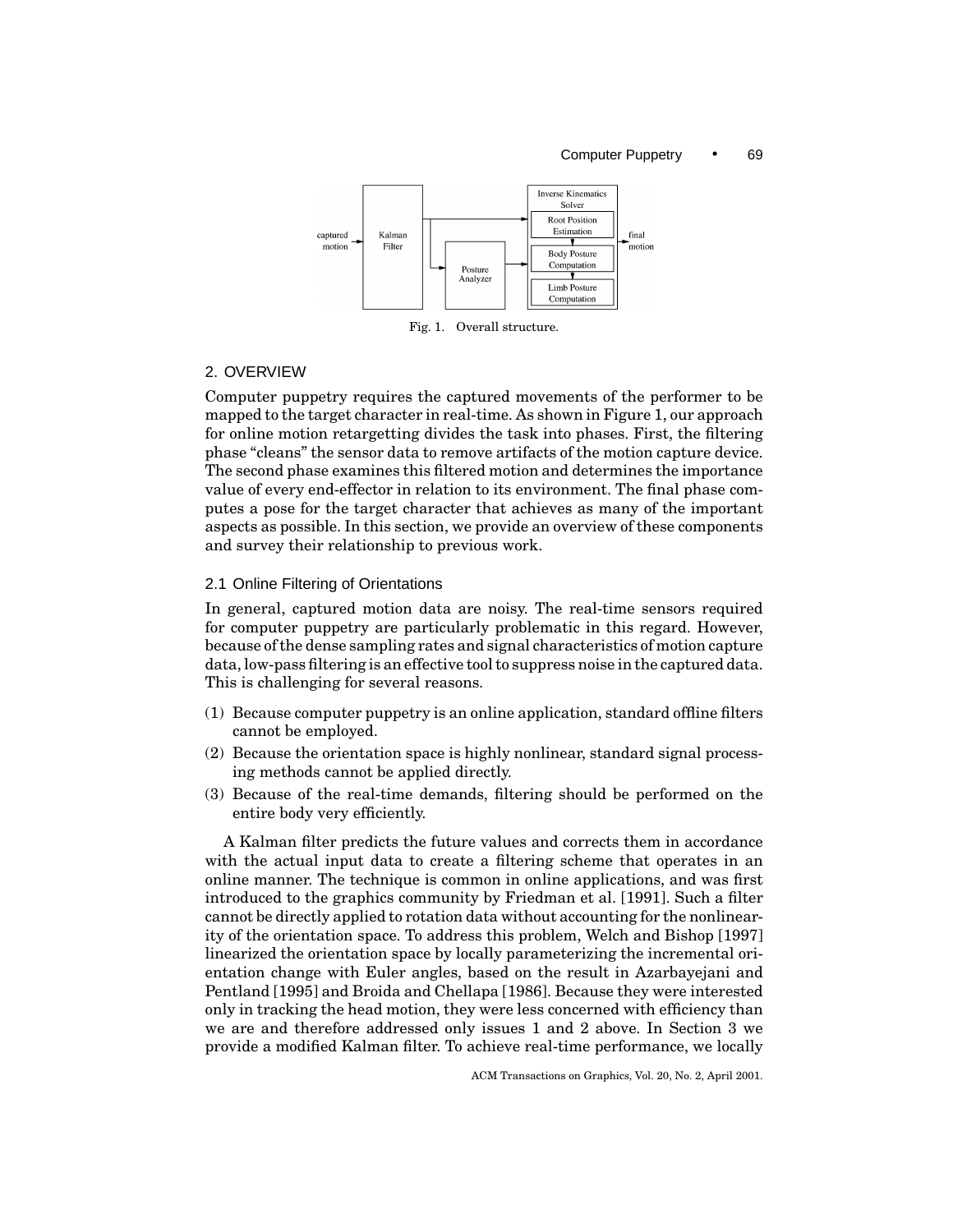parameterize the incremental orientation changes with rotation vectors instead of the Euler angles used in Welch and Bishop [1997].

## 2.2 Importance Determination

The goal of computer puppetry is to create the movements of a target character based on the performer's movements. If the target character is quite different from the performer, there may not be a direct mapping. Indirect mappings are common in traditional puppetry; for example, a marionette is controlled by strings that pull on its end-effectors. Computer equivalents may create arbitrary mappings from sensor input to character parameters. For example, the Alive system from Protozoa [1999] allows arbitrary Scheme<sup>1</sup> functions [Hanson 2000] to be written to perform mapping.

Our interest is in recreating characters with human form, so the target character has equivalent degrees of freedom as a simplified model of a human performer. In this article, we consider characters that are articulated figures with identical connectivity, so that it is possible to transfer the captured joint angles directly to the target character. Despite this structural equivalence, the resulting motion will not match the performer's unless the character has an identical size and proportion. There will be some level of mismatching even for characters that have the same size and proportion as the performer, since we simplify the real human by a hierarchy of rigid bodies. One approach to performance animation, described by Molet et al. [1996, 1999], models the character to be as similar to the performer as possible. Bodenheimer et al. [1997] presented a way to determine the segment lengths of a character that best fit the captured motion data while discarding outliers in these data by a robust estimation technique. If the segment proportions of the character are kept the same as those of the performer, a motion adaptation can often be achieved by scaling the position data according to the size difference and then by translating the character globally. Restricting the proportions of the character precludes the use of stylized cartoon characters, unless we can find similarly proportioned performers.

When the virtual character and performer have different sizes and proportions, not all aspects of the motions can be preserved during mapping. At the lowest level, it is simply not possible to mimic both the locations of the endeffectors and the joint angles. A system must make choices as to which aspects of the motion should be preserved and which should be allowed to change. We call an approach to motion retargetting that makes this choice explicitly an *importance-based* approach.

Nonimportance-based approaches make implicit choices as to what should be preserved during retargetting. For example, the most naive implementation of retargetting simply transfers the parameter (joint angles and root position) values from the performer to the target character. Such a scheme implicitly selects the values of the parameters to be important and, therefore, the positions of the end-effectors to be unimportant. This is a poor choice when the character must interact with other objects in the world, such as the floor.

<sup>&</sup>lt;sup>1</sup>Scheme is a statically scoped and properly tail-recursive dialect of the Lisp programming language invented by Guy Lewis Steele, Jr. and Gerald Jay Sussman.

ACM Transactions on Graphics, Vol. 20, No. 2, April 2001.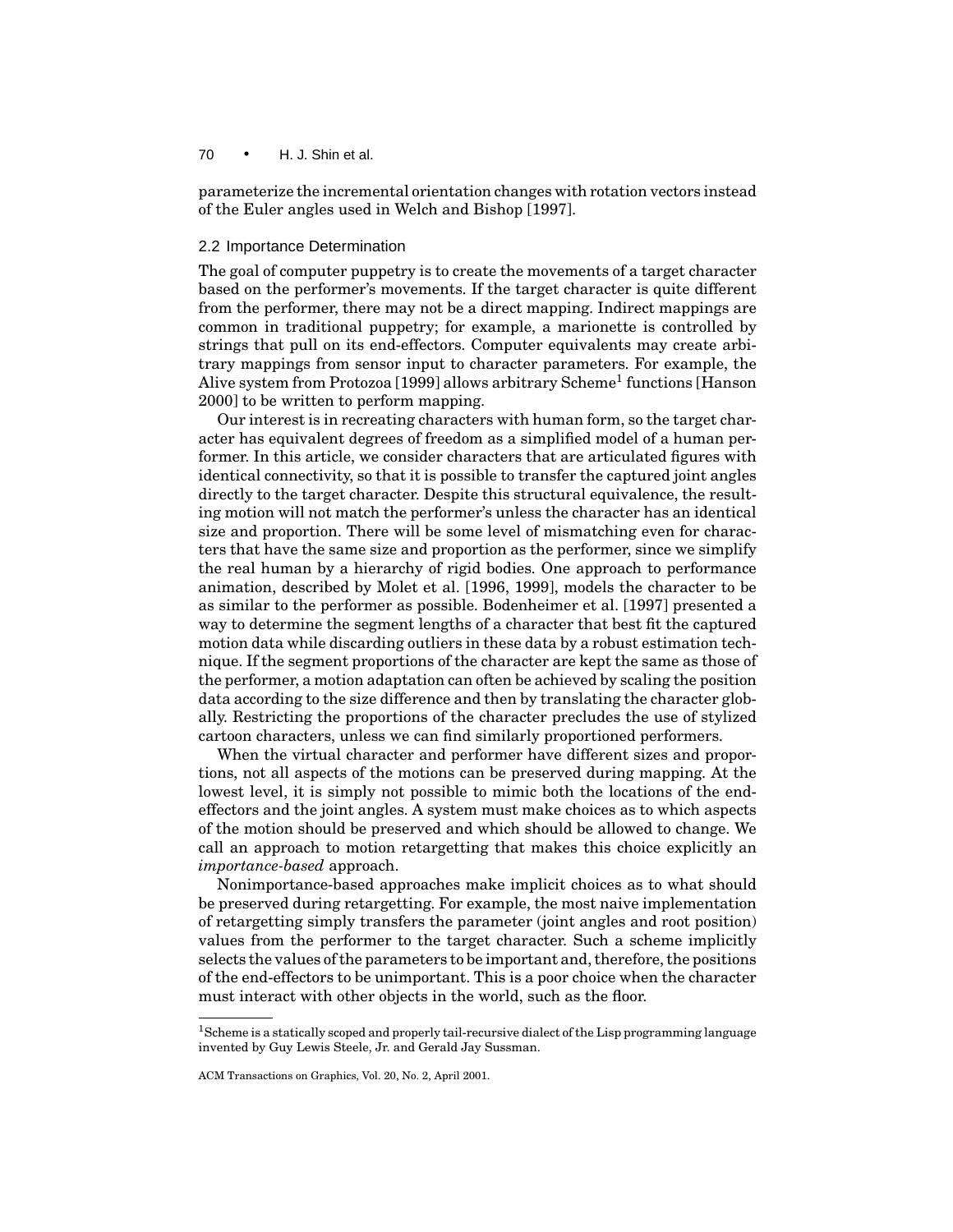

Fig. 2. Artifacts of position-based approach.

A common approach to motion retargetting matches the end-effector positions of the character to those of the performer. Such an approach has the advantage that it preserves the interactions between the character and its environment. Badler et al. [1993] used only the position data of hands and feet to adopt them to a virtual character with an inverse kinematics technique. Residual degrees of freedom are fixed by exploiting biomechanical knowledge. Choi et al. [2000] adopted the idea of inverse rate control [Whitney 1969] to compute the changes in joint angles corresponding to those in end-effector positions while imitating the captured joint angles by exploiting the kinematic redundancy.

Implicit in end-effector schemes is the notion that end-effector positions are more important than joint angles; that is, joint angles should be changed to achieve end-effector positioning goals. While this prioritization is often preferable to the reverse, it is not without its flaws. Consider the example of Figure 2. In this example, the importance of the foot positions is properly reflected, while that of the hand positions is overstated.

The central observation of an importance-based approach is that what is important can only be determined by the context of the motion. At each instant, a system must somehow select among the many possible things that are important, so it can change the aspects that are not important.

Constraint-based approaches to motion adaptation explicitly represent details of the motion that are important as geometric constraints. The spacetime motion editing and retargetting system of Gleicher [1997, 1998] proposed the notion of preserving the important qualities of the motion by changing unimportant ones, where the important qualities were defined by constraints. Lee and Shin's [1999] hierarchical motion editing provided similar results using a different underlying implementation. Popovic and Witkin [1999] demonstrated results that made the kinetic aspects of the original motion important to preserve.

The methods mentioned in the previous paragraph are all offline in that they examine the entire motion simultaneously in processing. This offline nature is also implicit in the problem formulation, as well as in the solution method. All of the methods require the constraints to be identified before the motion can be processed. The decisions as to what is important in a motion must be known before processing can occur in these previous constraint-based approaches. This is infeasible in online applications. Bindiganavale and Badler [1998] introduced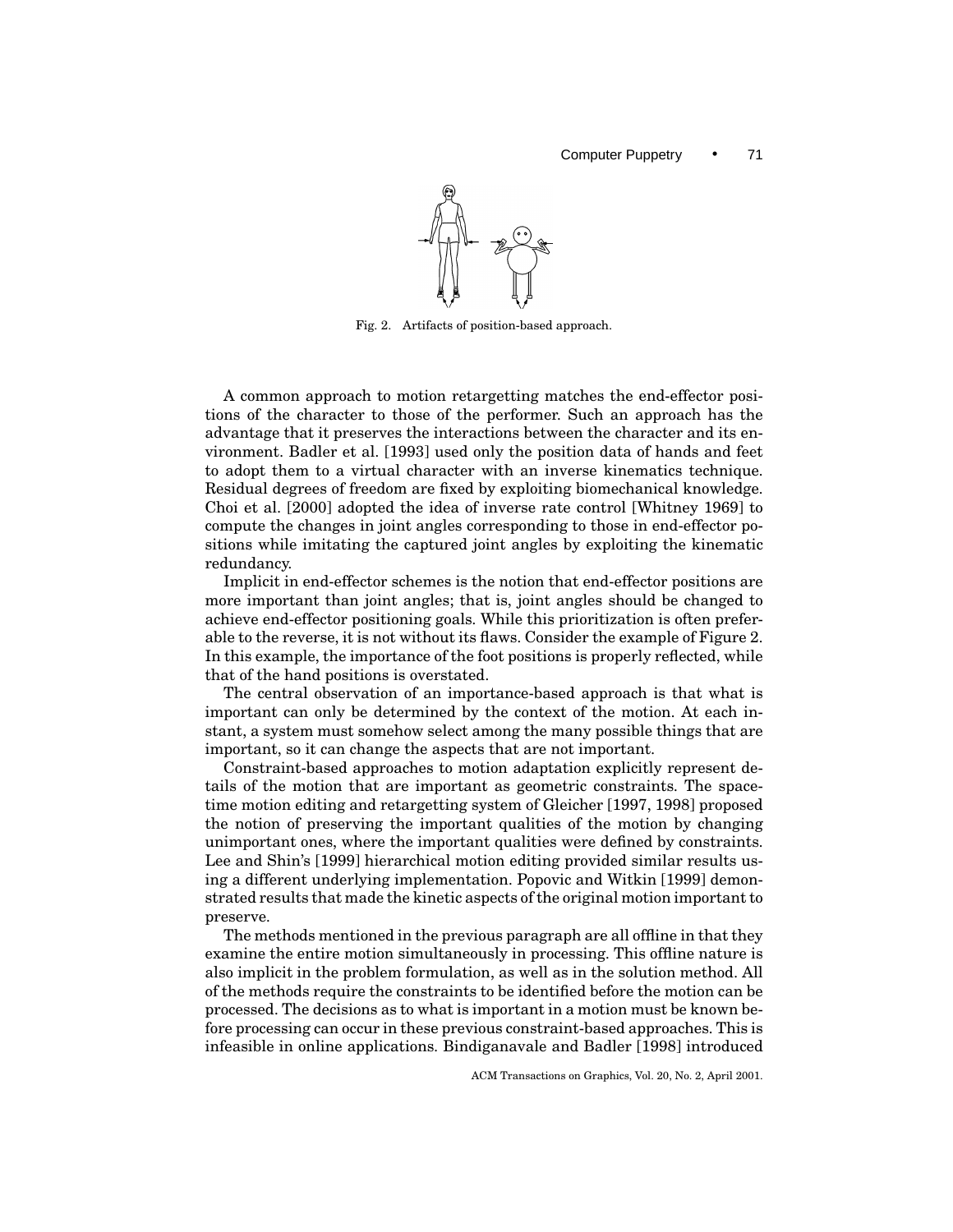a scheme to generate constraints automatically. However, their motion adaptation is done in an offline manner.

For computer puppetry, we must decide what is important in a given motion in an online manner. We analyze the importance of each end-effector position based on several factors discussed in Section 4. For example, the proximity of an end-effector position to its surrounding environment can be used as a predictor of its importance. The importance of an end-effector is inversely proportional to its distance to the nearest object in the environment. A key notion of this work is that the power of an importance-based approach, already demonstrated in offline constraint-based systems, can be brought to the online domain of computer puppetry.

#### 2.3 Inverse Kinematics

We employ an inverse kinematics (IK) solver to compute the pose of the target character. IK has become a standard technique in animation systems to control the pose of a character based on the positions of its end-effectors.

IK solvers can be divided into two categories: analytic and numerical solvers. Most industrial robot manipulators are designed to have analytic solutions for efficient and robust control. Paden [1986] divided an IK problem into a series of simpler subproblems each of which has closed-form solutions. Korein and Badler [1982] showed that the IK problem of a human limb allows an analytic solution, and Tolani et al. [2000] derived their actual solutions. A numerical method relies on an iterative process to obtain a solution. Girard and Maciejewski [1985] generated the locomotion of a legged figure using a pseudoinverse of a Jacobian matrix. Based on neurophysiology, Koga et al. [1994] produced an experimentally good initial guess for a numerical procedure. Gullapalli et al. [1996] reduced the dimensionality of the redundant control system using synergies as a basis control set. Zhao and Badler [1994] formulated the IK problem as a constrained nonlinear optimization problem. Rose et al. [1996] extended this formulation to cover constraints that hold over an interval. To prevent the figure from making unnatural motions and reduce the redundancy of the IK problem, Badler et al. [1993] incorporated biomechanical information.

For computer puppetry, we make a number of demands on IK that require the development of a novel solver. First, we must achieve real-time performance on the entire body of the character. Second, we need the solver to provide predictably consistent solutions: small changes to the problems should provide similar answers. Finally, the solver must be able to account for the importances of the end-effectors that are determined dynamically in our system.

Our IK solver is discussed in Section 5. To solve an IK problem in real-time, we divide it into three subproblems: root position estimation, body posture computation, and limb posture computation. First, the root position of a virtual character is computed to provide a good initial guess for the body posture computation. If needed, we then adopt numerical optimization to refine the body posture, which consists of the root position, the root orientation, and the posture of the upper body. Finally, we use an analytic IK solver to compute the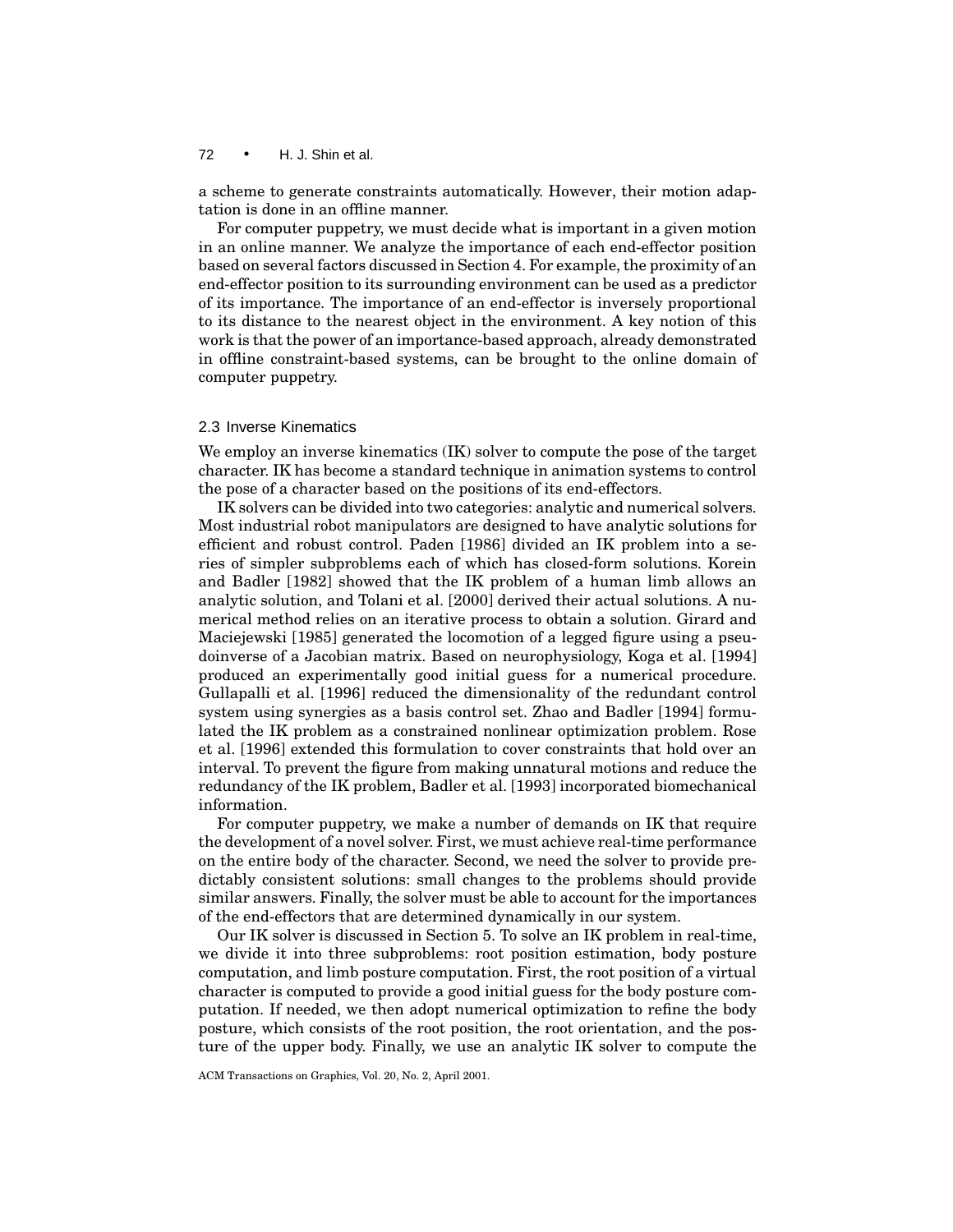limb postures and blend them with the captured limb postures. Our solution for each of these subproblems is designed to incorporate the importance value of each end-effector so that it tries to preserve the end-effector position when its importance value is high, while trying to preserve the captured joint angles of the corresponding limb, otherwise.

#### 3. MOTION FILTERING

In general, motion capture devices capable of providing real-time performance are particularly susceptible to noise. Magnetic motion capture systems, which are widely used for real-time motion capture, suffer from the interference of low-frequency current-generating devices such as a CRT-type display. Thus, there always exists some level of jitter, that is, rapid random changes in reported positions and orientations that do not correspond to actual movements [Ascension Technology 1996]. Since online motion retargetting requires a high quality input motion as the reference of an output motion, filtering is an essential part. In the context of computer puppetry, filtering must be real-time, online, and performed on orientations as well as positions.

For online filtering, Kalman filters [Azuma and Bishop 1994; Friedmann et al. 1991; Welch and Bishop 1997] are often employed because of their capability of prediction and correction, that is, predicting future input data from their history and correcting them by incorporating actual input data. In a standard (extended) Kalman filter, its state would completely describe the position of a sensor and its velocity. However, because of the nonlinearity of the orientation space, this scheme can hardly be applied directly to orientation data. Adopting the results in Azarbayejani and Pentland [1995] and Broida and Chellappa [1986], Welch and Bishop [1997] parameterize an incremental orientation change with Euler angles which are regarded as a three-vector to filter. The filtered Euler angles are transformed back to an incremental orientation change in the nonlinear space to update the target orientation at each time step. However, the conversion between an incremental orientation change and its equivalent Euler angles is inefficient. Moreover, recent motion capture devices measure orientations directly in unit quaternions. Therefore, differently from Welch and Bishop, we parameterize incremental orientation changes with rotation vectors.

To facilitate our scheme, we maintain the target orientation **q***<sup>e</sup>* externally to the Kalman filter together with the internal state vector **x**. In particular,  $q_e$  is represented by an unit quaternion:

$$
\mathbf{q}_e = (w \ (x \ y \ z)),
$$

where  $w^2 + x^2 + y^2 + z^2 = 1$ . The internal state **x** consists of the position **p**, the rotation vector **r**, and their derivatives **p** and **r**:

$$
\mathbf{x} = (\mathbf{p}^T \mathbf{p}^T \mathbf{r}^T \mathbf{r}^T)^T.
$$
 (1)

Here the rotation vector **r** parameterizes the incremental orientation change of the actual sensor input  $q(t)$  at the current frame with respect to the target orientation  $\mathbf{q}_e(t - \Delta t)$  at its previous frame. Therefore, **r**(*t*) can be measured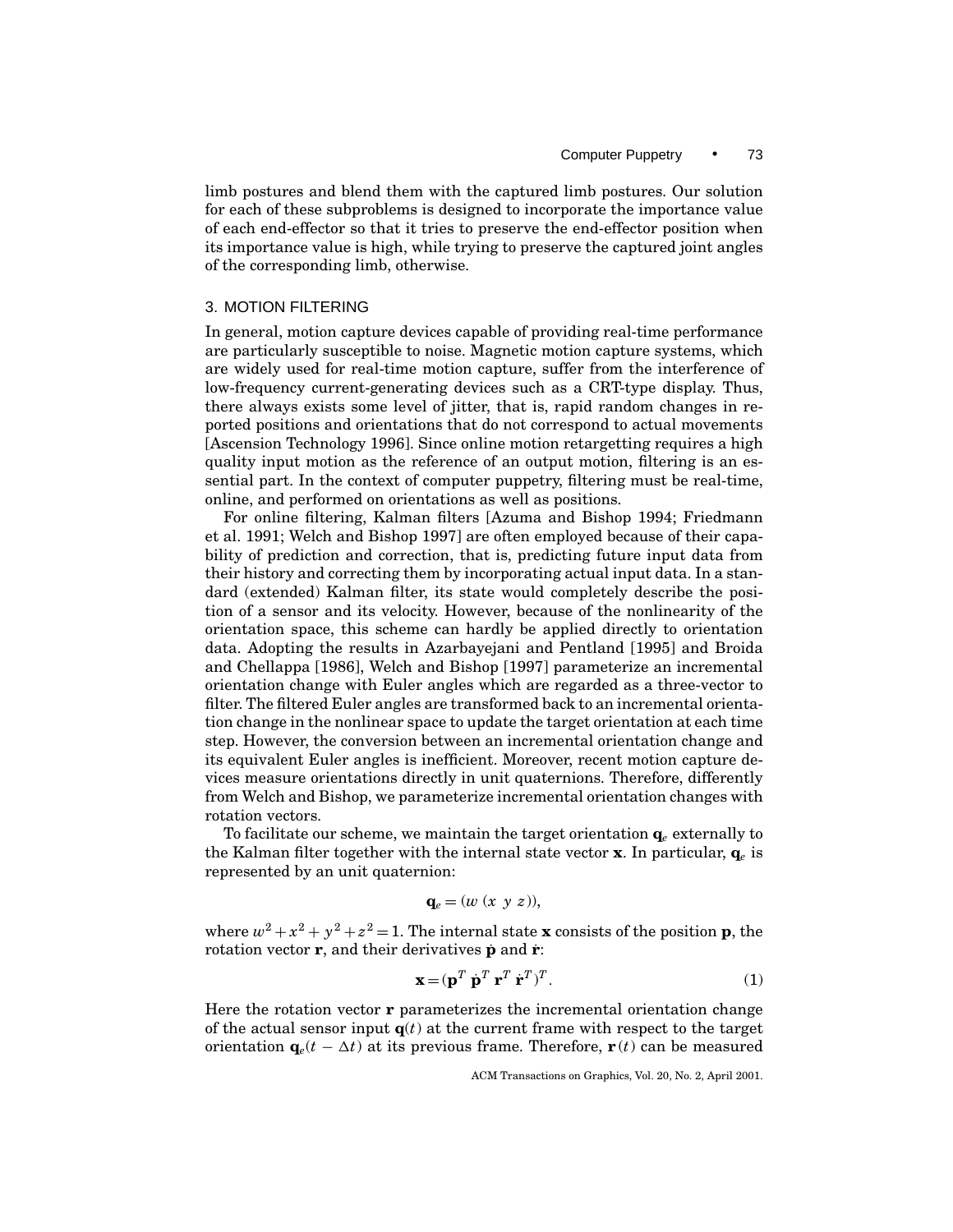through the logarithmic map [Kim et al. 1995]:

$$
\mathbf{r}(t) = \ln \left( \mathbf{q}_e^{-1}(t - \Delta t) \mathbf{q}(t) \right). \tag{2}
$$

At each filter update step,  $\mathbf{r}(t)$  in the state is converted into its incremental orientation change equivalent  $e^{r(t)}$  through the exponential map to update the external target orientation  $q_e$  and then reset to zero. Therefore, incremental orientation changes are linearized for our (extended) Kalman filter, centered about zero.

Our dynamic model predicts the current position and the rotation by first-order approximations. Therefore, the prediction  $\hat{\mathbf{x}}^-(t)$  of the state through the *state transition matrix* **A** can be described:

$$
\hat{\mathbf{x}}^{-}(t) = \mathbf{A}\hat{\mathbf{x}}(t - \Delta t) = \begin{bmatrix} \mathbf{I}_3 & \Delta t \mathbf{I}_3 & \mathbf{0}_3 & \mathbf{0}_3 \\ \mathbf{0}_3 & \mathbf{I}_3 & \mathbf{0}_3 & \mathbf{0}_3 \\ \mathbf{0}_3 & \mathbf{0}_3 & \mathbf{I}_3 & \Delta t \mathbf{I}_3 \\ \mathbf{0}_3 & \mathbf{0}_3 & \mathbf{0}_3 & \mathbf{I}_3 \end{bmatrix} \hat{\mathbf{x}}(t - \Delta t),\tag{3}
$$

where  $I_3$  and  $O_3$  are, respectively,  $3 \times 3$  identity and zero matrices. Similarly, the *error covariance matrix*  $P(t)$  is predicted:

$$
\mathbf{P}^{-}(t) = \mathbf{A}\mathbf{P}(t - \Delta t)\mathbf{A}^{T} + \mathbf{Q}.
$$
 (4)

Here,  $P(t) = E[(\hat{\mathbf{x}}^-(t) - \mathbf{x}(t))(\hat{\mathbf{x}}^-(t) - \mathbf{x}(t))^T]$ , which models estimation uncertainty. The *process noise covariance matrix* **Q** characterizes the accuracy of the dynamic model. In our implementation, we simplify **Q** as

$$
\mathbf{Q} = \begin{bmatrix} q_1 \mathbf{I}_3 & q_2 \mathbf{I}_3 & \mathbf{0}_3 & \mathbf{0}_3 \\ q_3 \mathbf{I}_3 & q_4 \mathbf{I}_3 & \mathbf{0}_3 & \mathbf{0}_3 \\ \mathbf{0}_3 & \mathbf{0}_3 & q_5 \mathbf{I}_3 & q_6 \mathbf{I}_3 \\ \mathbf{0}_3 & \mathbf{0}_3 & q_7 \mathbf{I}_3 & q_8 \mathbf{I}_3 \end{bmatrix} .
$$
 (5)

When the values of *qi*s are small, the filter tends to suppress the details of the captured motion. On the other hand, if they are large, it tends to preserve the captured motion. Therefore,  $q_i$ s should be tuned interactively for a good filter response.

In practice, we sample motion signals at a higher frame rate (120 Hz) than that actually required for animation to avoid the overshooting which occasionally occurs in constant velocity models, especially when the velocity changes suddenly. Our measurement consists of the position of a sensor and its incremental orientation change represented by a rotation vector; that is,  $\mathbf{z} = (\mathbf{p}^T \mathbf{r}^T)^T$ which can be obtained from the state vector directly. Therefore, our measurement can be estimated from the predicted state:

$$
\hat{\mathbf{z}}(t) = \mathbf{H}\hat{\mathbf{x}}^{-}(t) = \begin{bmatrix} \mathbf{I}_3 & \mathbf{0}_3 & \mathbf{0}_3 & \mathbf{0}_3 \\ \mathbf{0}_3 & \mathbf{0}_3 & \mathbf{I}_3 & \mathbf{0}_3 \end{bmatrix} \hat{\mathbf{x}}^{-}(t). \tag{6}
$$

Now, we are ready to compute the Kalman gain  $\mathbf{K}(t)$ :

$$
\mathbf{K}(t) = \mathbf{P}^{-}(t)\mathbf{H}^{T}(\mathbf{H}\mathbf{P}^{-}(t)\mathbf{H}^{T} + \mathbf{R})^{-1},
$$
\n(7)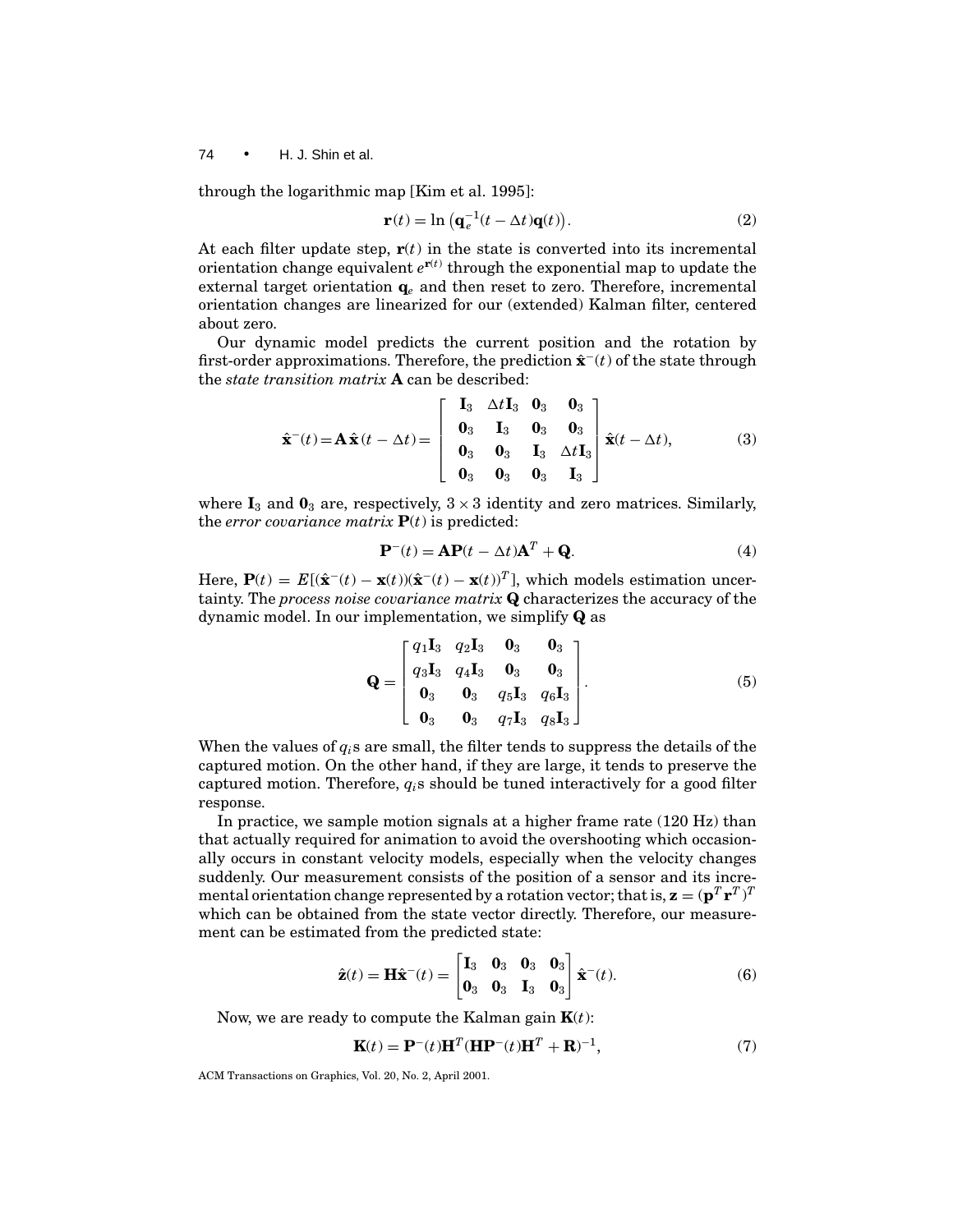

Fig. 3. Two different situations.

where **R** is the *measurement noise covariance matrix*. That matrix is either given from the device manufacturer or acquired by offline measurement. In practice, we measure the noise while holding the sensor stationary to compute its noise covariance matrix **R**.

The residual between the actual sensor measurement  $z(t)$  and its estimation  $\hat{\mathbf{z}}(t)$  from Eq. (6) is:

$$
\Delta \mathbf{z}(t) = \mathbf{z}(t) - \hat{\mathbf{z}}(t). \tag{8}
$$

Then, the predicted state and the error covariance matrix are corrected as follows,

and  
\n
$$
\hat{\mathbf{x}}(t) = \hat{\mathbf{x}}^{-}(t) + \mathbf{K}(t)\Delta \mathbf{z}(t),
$$
\n
$$
\mathbf{P}(t) = (\mathbf{I} - \mathbf{K}(t)\mathbf{H})\mathbf{P}^{-}(t).
$$
\n(9)

We finish filtering at each frame by updating the external target orientation using the rotation vector  $\hat{\mathbf{r}}(t)$ . Taking the exponential map of the rotation vector and postmultiplying it with the external target orientation  $\hat{\mathbf{q}}_e(t - \Delta t)$  at the previous frame, we can find the final target orientation  $\hat{\mathbf{q}}_e(t)$  at the current frame:

$$
\hat{\mathbf{q}}_e(t) = \hat{\mathbf{q}}_e(t - \Delta t)e^{\hat{\mathbf{r}}(t)}.
$$
\n(9)

The rotation vector  $\hat{\mathbf{r}}(t)$  is reset to zero for filtering at the next frame.

## 4. IMPORTANCE ANALYSIS

When the performer and the target character do not have the same size and proportion, not all aspects of the original motion can be preserved. A system must determine which aspects of the motion are important to preserve, so that other less important aspects may be changed to preserve them.

For an articulated figure, differing segment lengths means that the joint angles and end-effector positions cannot be recreated simultaneously. There are three obvious choices of motion aspects to preserve:

- (1) the position of the root of the character,
- (2) the joint angles, and
- (3) the positions of the end-effectors.

There exist situations under which any of these three might be most important. For example, observe the arm postures in Figure 3. Figure 3(a) shows a captured arm posture from the performer that does not touch any object. Retargetting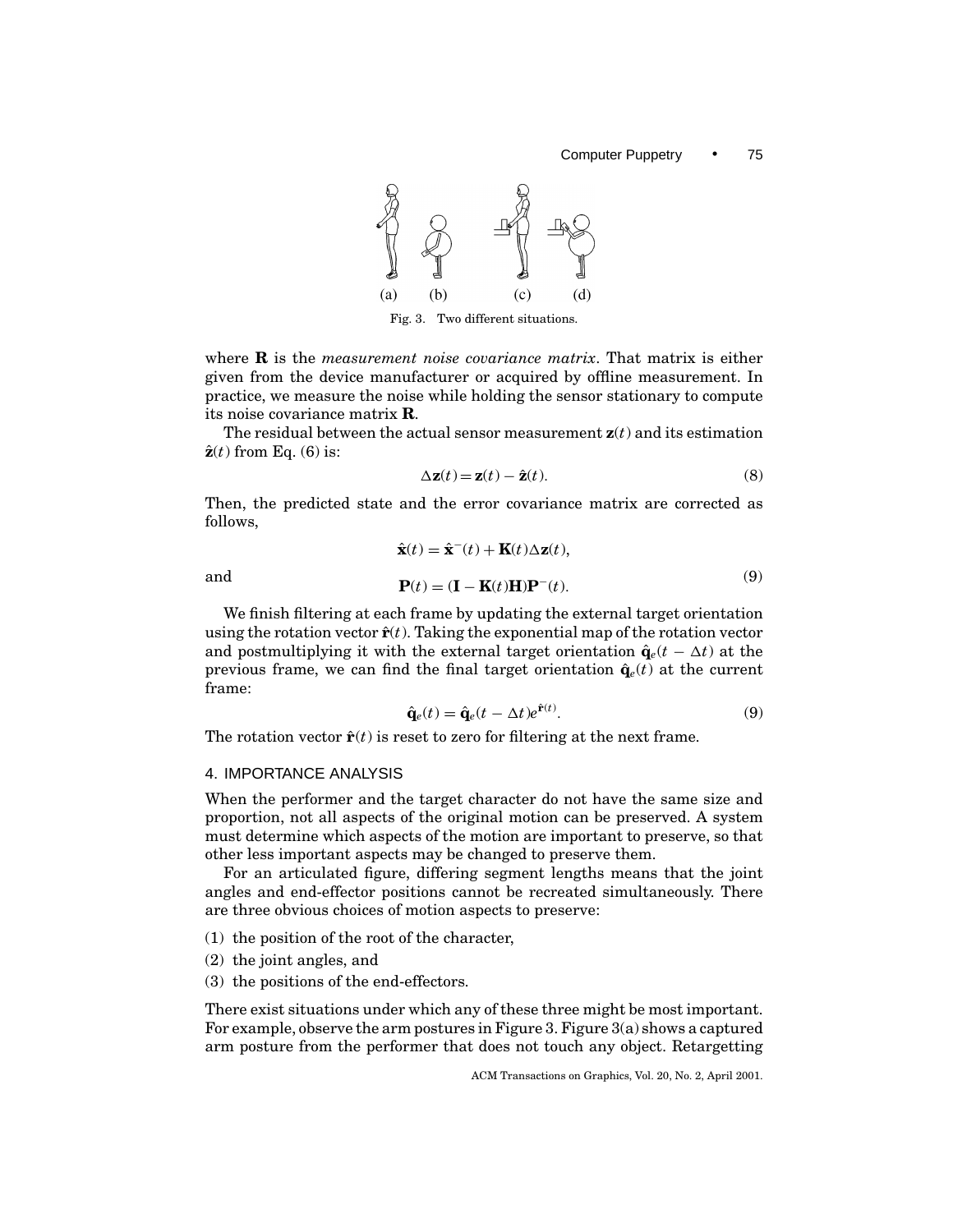this motion to a virtual character, we prefer the posture in Figure 3(b) that preserves the joint angles. However, the position of a hand needs to be preserved when it touches an object as shown in Figures 3(c) and 3(d).

Our system must choose which of the three choices above is most important in a dynamic online way. To make this decision, we employ a number of heuristics.

- (1) The position of the root is most likely *not* important. This heuristic comes from the observation that the choice of making the root is arbitrary: we could have just as easily chosen any point as the root. In fact, preserving the root position may change some important parameters that characterize a posture itself. Because of this, the importance of the root position is downplayed in many approaches that consider importance. As with our solver, described in Section 5, the retargetting system of Gleicher [1998] uses a heuristic that attempts to satisfy the constraints (generally on the end-effectors) as much as possible by moving the root position.
- (2) If an end-effector is interacting with another object (such as the floor), then its position is likely to be important. Therefore, proximity to objects in the environment should increase the importance of an end-effector.
- (3) If an end-effector will be interacting with another object in the near future, then its position is important (as it is likely to be getting ready for the interaction). Therefore, we incorporate the predicted proximity of an endeffector to an object in the measure of its importance.
- (4) If an end-effector has just finished interacting with another object and is moving away from it, its position may not be as important as its proximity suggests.
- (5) If the end-effector is not in proximity to another object, it is likely that its position is unimportant.

In order to measure the interactivity of an end-effector with its environment, we introduce the notion of *importance* of an end-effector, which can be determined by analyzing the posture of the character in relation to the environment. In particular, the distance from the end-effector to objects in the environment is a good measure of interaction possibility. That is, the end-effector is more likely to interact with the environment when it is closer to objects in the environment. Therefore, as the end-effector approaches an object, its importance value should be increased continuously to enforce the geometric constraints created by the object. As the end-effector moves away from the object, the importance value should be decreased continuously to preserve the captured posture of the corresponding limb. Moreover, it is desirable to develop the distance measure to reflect the trajectory of an end-effector and its dynamic nature.

Given end-effector  $e_i$  of the performer and object  $o_i$  in the real space, let  $d_{ij}(t)$ be Euclidean distance between them at time *t*.*oj* has its corresponding object in the virtual space. The new distance function  $\check{d}_{ij}^{+(}t)$  is defined as

$$
d_{ij}^{+}(t) = \frac{d_{ij}(t) + d_{ij}(t + \kappa \Delta t)}{2} \tag{11}
$$

for small positive  $\kappa$  and  $\Delta t.d_{ij}^{+}(t)$  represents the average of the current ACM Transactions on Graphics, Vol. 20, No. 2, April 2001.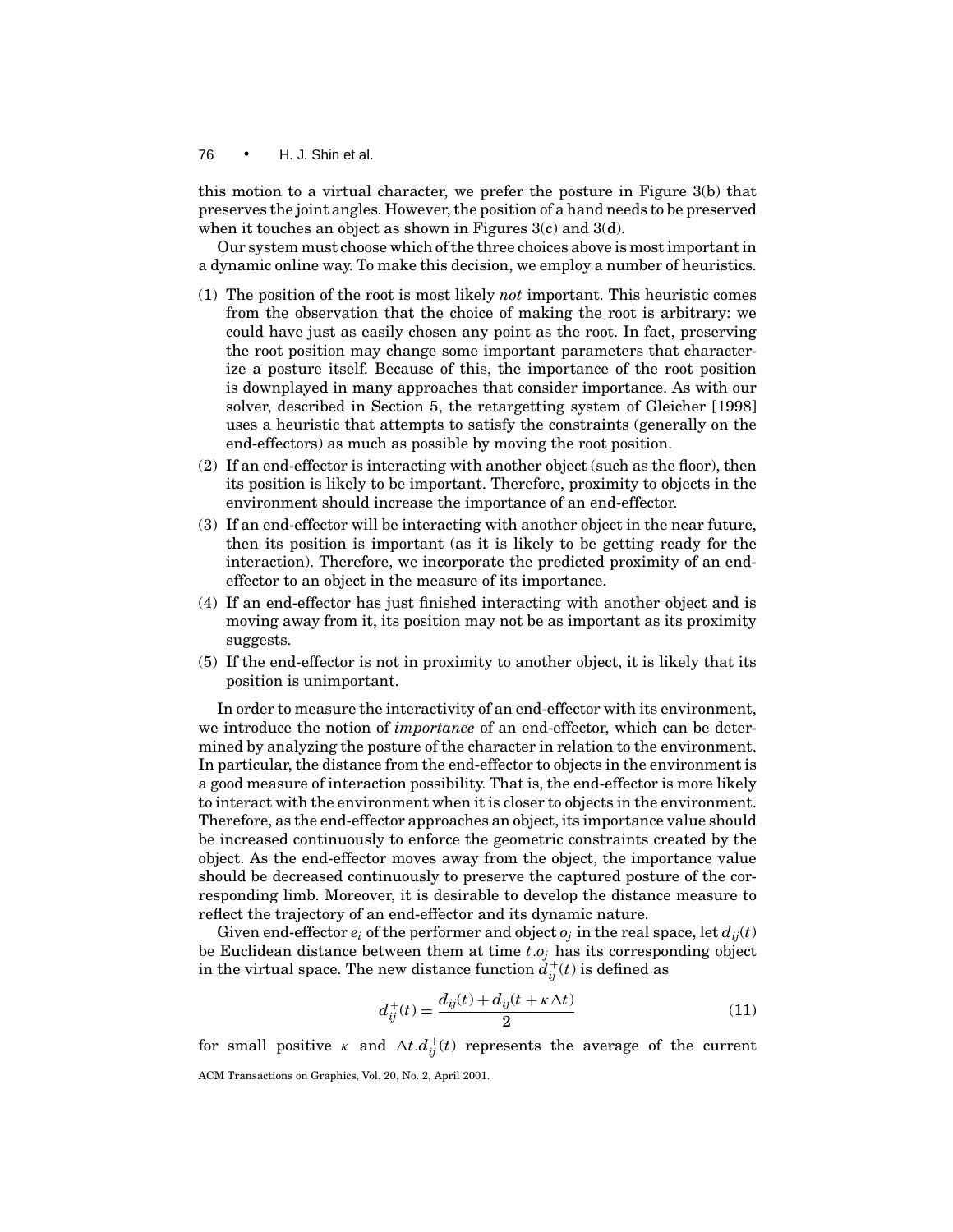

Fig. 4. Trajectories of the left foot generated by varying importance measure.

distance and the predicted distance after  $\kappa \Delta t$  time. For small  $\Delta t$ ,  $d_{ij}^{+}(t)$  can be approximated as

$$
d_{ij}^{+}(t) \approx \frac{d_{ij}(t) + (d_{ij}(t) + \kappa \Delta t \ d_{ij}(t))}{2}
$$
  
= 
$$
d_{ij}(t) + \frac{\kappa \Delta t}{2} \ d_{ij}(t) = d_{ij}(t) + \lambda \ d_{ij}(t),
$$
 (12)

where  $\dot{d}_{ij}(t)$  is the first derivative of  $d_{ij}(t)$ .  $d_{ij}^+(t)$  reflects both the distance at  $t$ where  $a_{ij}(t)$  is the first derivative of  $a_{ij}(t)$ .  $a_{ij}(t)$  reflects both the distance at the origin of the degree of prediction for  $d_{ij}^{+}(t)$ .

For an example, Figure 4 exhibits a jumping motion adapted with  $\lambda = 0$  and  $\lambda = 0.15$ . The legs of the character are shorter than the performer's. For  $\lambda = 0$ , the left foot trajectory of the character (dashed line) agrees with that of the performer (thicker line) only near the floor. For  $\lambda = 0.15$ , the former follows the latter while approaching down to the floor (solid line). The foot is moving off the captured trajectory to preserve the captured joint angles, either near the peak ( $\lambda = 0$ ) or approaching to the peak ( $\lambda = 0.15$ ).

Let  $D_{ij}$  denote the maximum distance within which  $e_i$  is influenced by  $o_j$ . Then, the normalized distance  $d_{ij}$  is defined as

$$
\bar{d}_{ij} = \frac{d_{ij}^+}{D_{ij}}.\tag{13}
$$

An animator assigns  $D_{ij}$  for the pair of end-effector  $e_i$  and object  $o_j$  in the environment in accordance with a given animation context. A wider range of  $D_{ij}$  shows a sensitive interaction of end-effector  $e_i$  with object  $o_j$ . On the other hand, a narrower range exhibits that *ei* moves independently of *oj* unless *ei* is close to *oj* .

The importance is zero when the normalized distance  $d_{ij}$  is greater than or equal to one; that is,  $e_i$  is out of the influence of  $o_j$ . As the distance decreases to zero, the importance increases to one. Thus, the importance function *p* of the normalized distance  $\bar{d}_{ij}$  can be designed with the condition of  $p(1) = 0$  and  $p(0) = 1$ . In addition, we set its derivatives there to be zero, that is,  $p'(0) = 0$ and  $p'(1) = 0$ , to reduce the rate of change of the function p at both extreme points. Thus, the importance of  $e_i$  with respect to  $o_i$  is represented by the cubic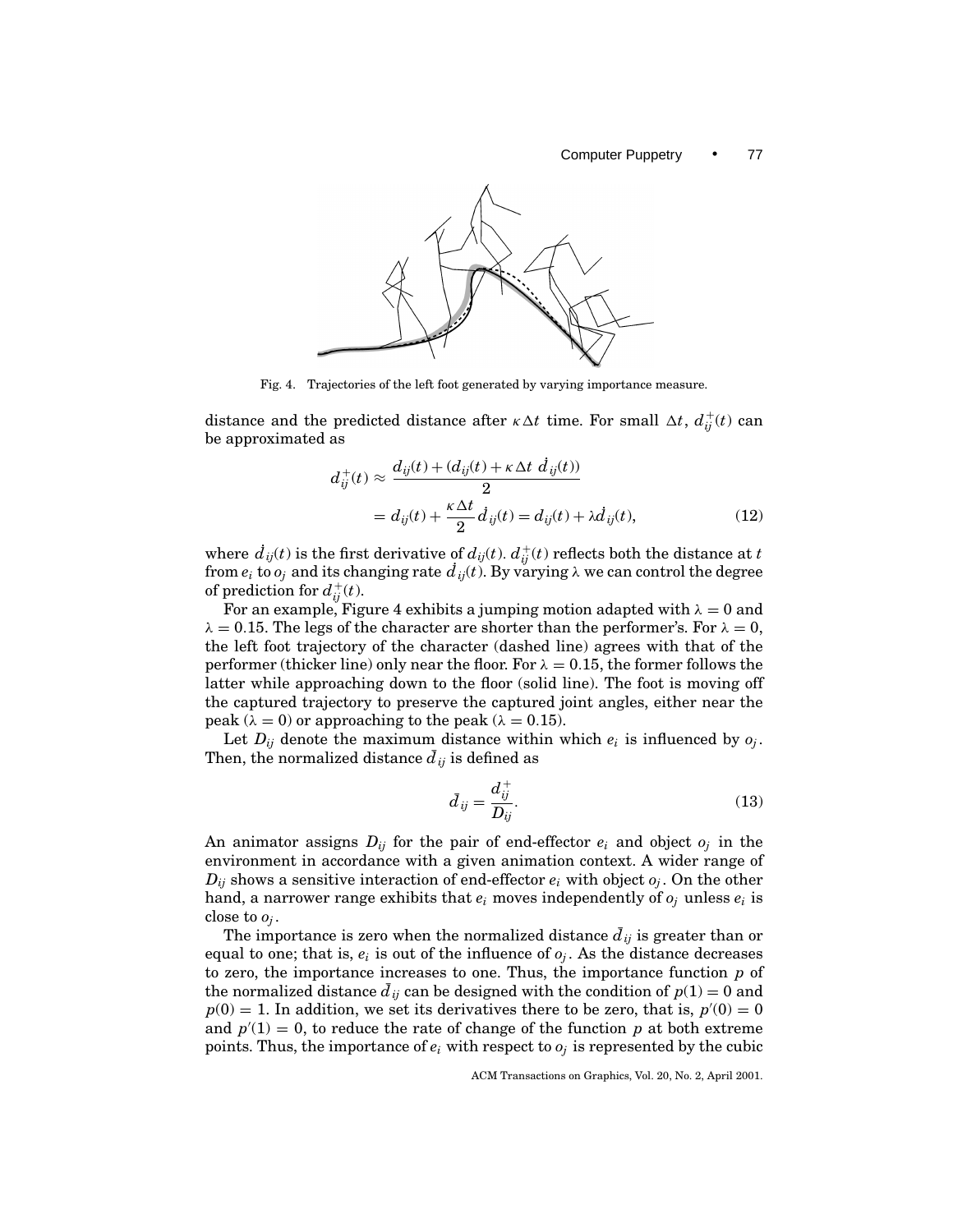polynomial function *p* satisfying those conditions. That is,

$$
p(\bar{d}_{ij}) = \begin{cases} 2d_{ij}^3 - 3d_{ij}^2 + 1, & \text{if } d_{ij} < 1, \\ 0, & \text{otherwise.} \end{cases}
$$
(14)

The importance value  $w_i$  of end-effector  $e_i$  over all external objects can be defined as the maximum of them:

$$
w_i = \max_j(p(\bar{d}_{ij})).
$$
\n(15)

It requires much time to compute the distance  $d_{ij}$  from each end-effector  $e_i$  of a virtual character to every object  $o_i$  in the environment, in particular, for a complex surrounding environment. To achieve a real-time performance, we need to minimize the number of possible objects that interact with each end-effector in accordance with an animation context. An object that is hardly touched during the animation may be eliminated in importance value computation. Moreover, objects may also be described approximately with simpler geometry for easy distance computation.

# 5. REAL-TIME INVERSE KINEMATICS SOLVER

For computer puppetry, we must position the character such that the important aspects of a captured motion are preserved while providing real-time performance. For our application, this demands computing the character's posture 30 times per second. Therefore, we need an IK solver that not only can incorporate the importance measures of the previous section, but also has real-time performance even in the worst case.

As discussed in Section 2.3, previous IK solution methods do not meet the demands of computer puppetry. Analytic methods provide guaranteed performance but cannot incorporate importance measures required for retargetting. Numerical solvers can include the importance metrics, but they hardly guarantee real-time performance. To meet these two conflicting demands, we have developed a hybrid solver.

In this section, we present a fast IK algorithm that is specialized for humanlike articulated characters. We divide the IK process into three subproblems: root position estimation, body posture computation, and limb posture computation. For each step, we give a method that is specialized to achieve high performance. This leads us to employ inexpensive closed-form solutions if applicable, and reserve numerical optimization for the case in which it is absolutely required.

#### 5.1 Root Position Estimation

In order to position the end-effectors of a character, an IK solver may change the root position of the character or adjust its joint angles. As mentioned in Section 4, the root of the character has been arbitrarily chosen, and thus is rarely the most important aspect to preserve. Therefore, our solver first attempts to make the character satisfy the constraints as much as possible by moving the root position. This strategy was demonstrated for retargetting by Gleicher [1998].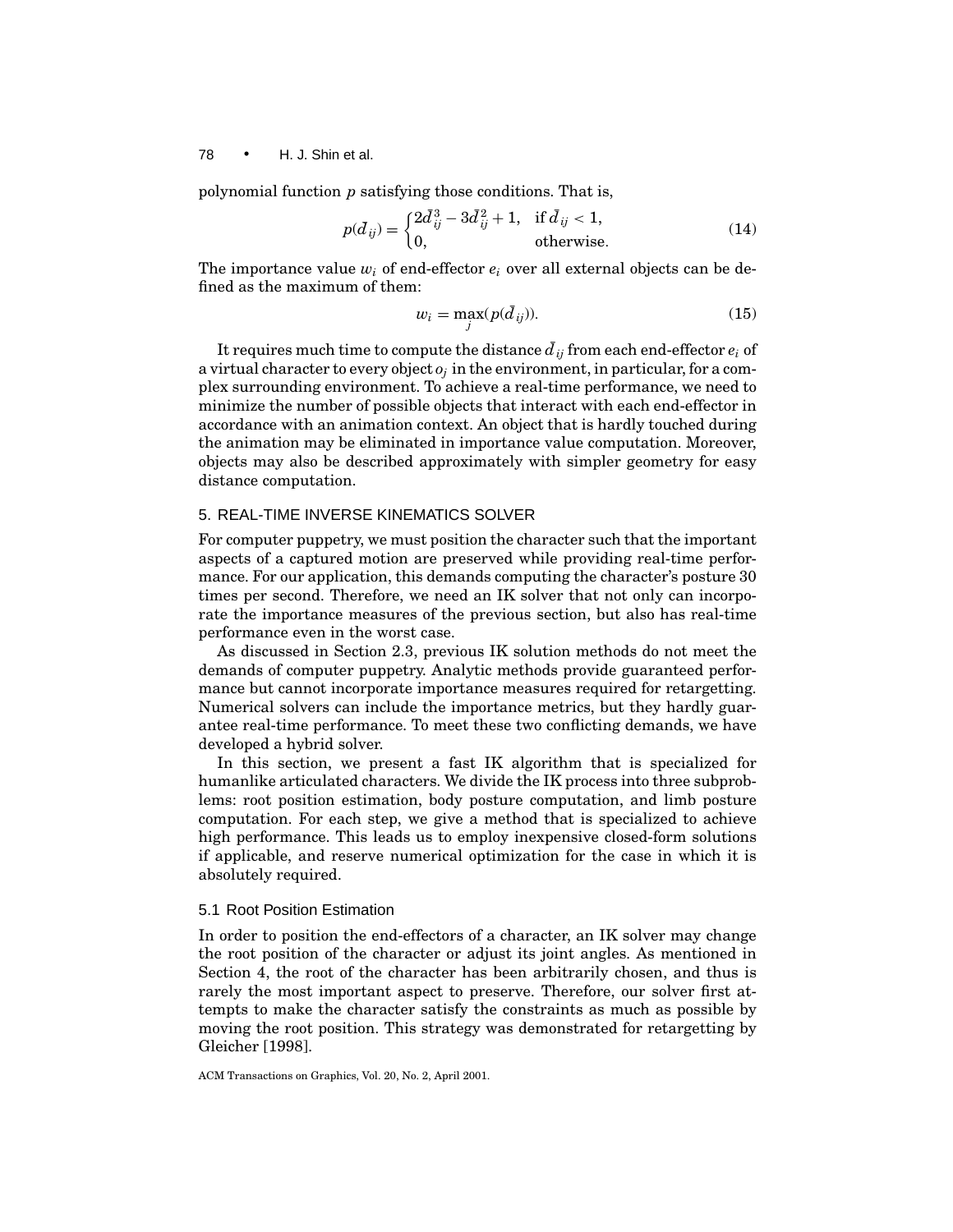#### Computer Puppetry • 79



Fig. 5. Reachable ranges: range of hand, shoulder, and root position.

Beginning with the positional offset has an important advantage: unlike angular changes that cause nonlinear equations to compute, positional offset computation is trivial and therefore efficient. Let  $\mathbf{p}_i^e$  represent the position of the *i*th end-effector when the character is posed with the captured joint angles, and  $\mathbf{p}_{i}^{g}$  denote the goal position for that end-effector. The displacement vector  $\mathbf{d}_i = \mathbf{p}_i^g - \mathbf{p}_i^e$  measures how much the solver must move an end-effector to reach its goal. If there were only one end-effector with a specified goal position, this constraint could be met by simply moving the character's root position by the displacement vector, where the joint angles would not need to be changed.

In the event that multiple end-effectors are to be positioned, we compute the weighted average of the displacements to find an initial offset **d** as follows:

$$
\mathbf{d} = \frac{\sum_{i}^{n} w_{i} \mathbf{d}_{i}}{\sum_{i}^{n} w_{i}},
$$
 (16)

where  $w_i$  is the importance of the *i*th end-effector. In the (unlikely) event that all end-effectors require the same displacement, this displacement will solve all of the constraints. More likely, the joint angles will need to be adjusted so that all of the end-effector goals can be met.

While the weighted averaging attempts to position the root to meet all of the goals simultaneously, it does not necessarily guarantee that all goals can be met. Once the root position is fixed, the character will try to meet the goals by straightening its joints. Therefore, the root position must be chosen such that all end-effector goals are "reachable," that is, close enough that straightening limbs will be sufficient, while being as close to the initial estimate as possible.

As shown in the left column of Figure 5, the reachable range of the hand can be represented as a 3-D ball centered at the shoulder, and its radius is the length of the arm. The middle column of Figure 5 shows that the same ball centered at the goal position represents the range of the shoulder joint position. Finally, with the orientations of the pelvis and the waist fixed as in the captured posture, we compute the range of the root position as illustrated in the right column of Figure 5. Let **d***<sup>s</sup>* denote the vector from the shoulder to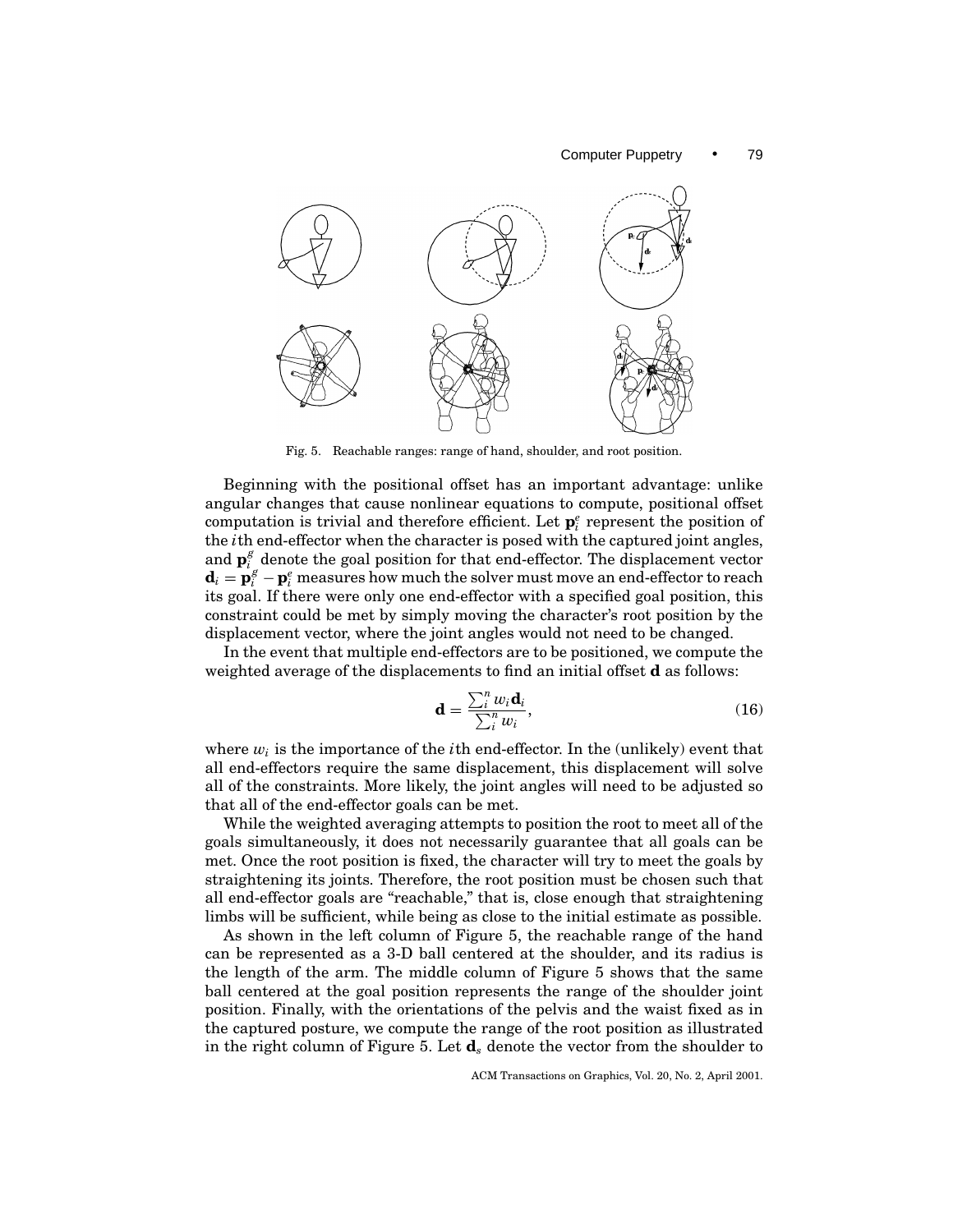

Fig. 6. Closest points: (a) on a sphere; (b) on a circle; (c) at a vertex.

the root position. The translation of the ball at the goal position  $\mathbf{p}_c$  by the vector **d***<sup>s</sup>* yields the ball that gives the range of the root position. If the root is in this ball, the character can reach the goal position by stretching the arm only.

When the importance value of an end-effector is low, the root position does not need to be modified to make this end-effector reachable at its goal. Therefore, the range corresponding to this end-effector may be larger than the actual reachable range. To avoid an unnecessary offset of the root position, we enlarge the size of the ball, so that its size is inversely proportional to the importance value. The increased radius *ri* corresponding to the *i*th limb is given as

$$
r_i(l_i, w_i) = \frac{l_i}{w_i},\tag{17}
$$

where  $l_i$  is the length of the *i*th limb and  $w_i$  is its importance value.

Since the virtual character has four end-effectors, we have four corresponding 3-D balls. The common intersection of these balls is the range of the root position that makes all of the end-effectors reachable to their goal positions. As an initial guess for the root position, we choose the closest point from the offset root position to this intersection to preserve the posture of the performer as much as possible. Thus, the root position estimation is formulated as the problem of finding the closest point from a given position to the common intersection of four 3-D balls.

The intersection of 3-D balls consists of three surface elements as shown in Figure 6: spherical regions, circular edges, and vertices. A spherical region is a part of a sphere bounded by a sequence of spherical arcs. A circular edge is a part of a circle that is the intersection of two spheres. A vertex is determined by the common intersection of three spheres.

There are two cases depending on the offset root position with respect to the intersection. If this position is contained in the interior of the intersection, then the position itself is the closest point to the intersection. Suppose that it is not contained in the interior. Then the closest point must lie on the boundary of the intersection. Therefore, we may enumerate all possible surface elements due to the intersection of the four spheres corresponding to the bounding surfaces of the balls, respectively.

Three spheres determine at most two vertices. Since there are four ways of choosing a triple out of four spheres, we have a maximum of eight vertices. Every pair of vertices can possibly admit a spherical edge, and thus we have at most 24 edges. However, these are completely included in a maximum of six circles. Moreover, each spherical face is completely contained in one of four spheres. Instead of enumerating all surface elements, we equivalently check those spheres, circles, and vertices.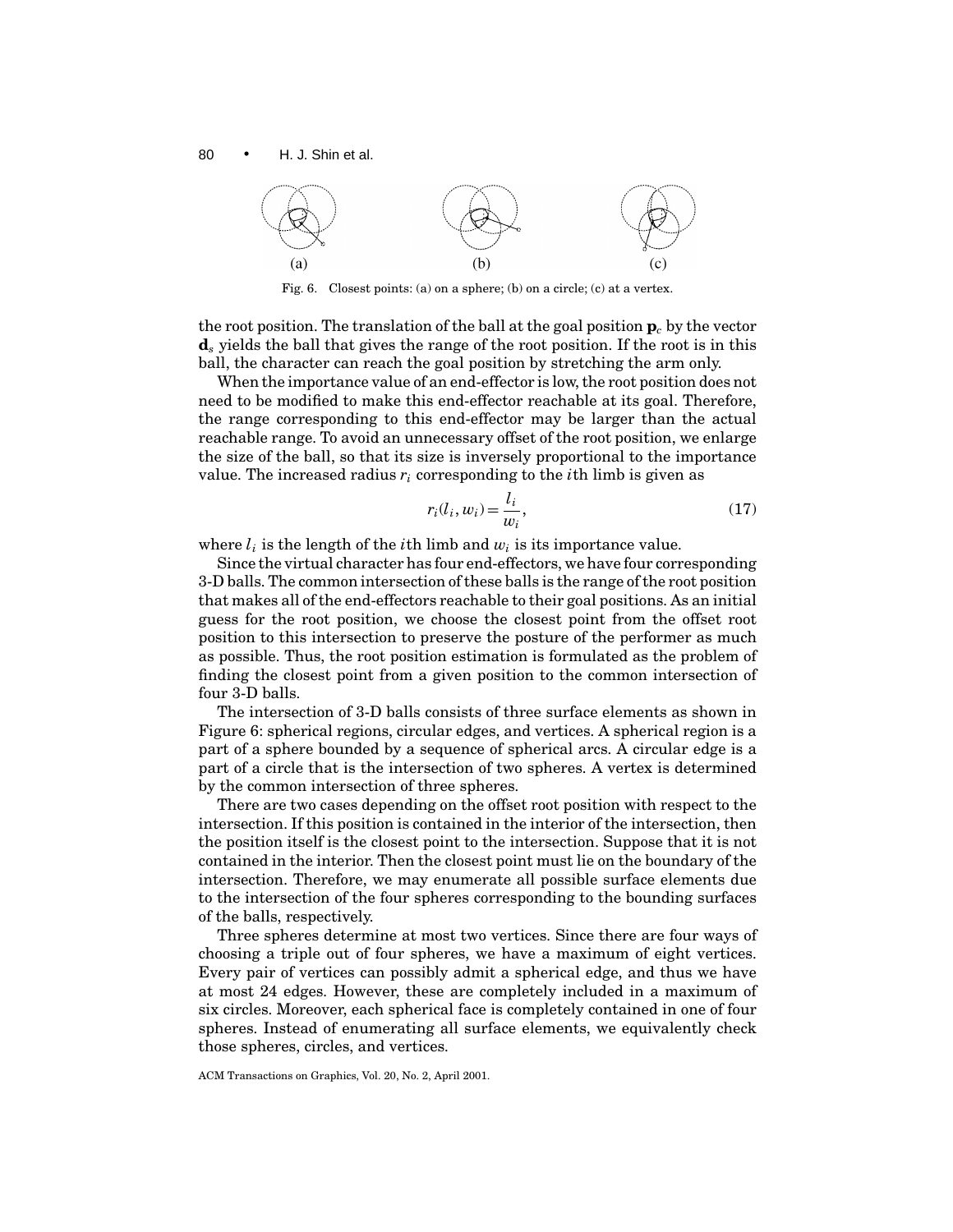We first compute the closest point to each sphere from the offset root position. Among these points, if any, we choose the point that is contained in the intersection and the closest to the root position. If such a point does not exist, then we compute the set of points; each is the closest from the root position to each circle. Out of them, we choose the one that is closest to the root position and in the intersection. Suppose that such a point does not exist. Then one of vertices may be the solution. We choose the one closest to the root position among those contained in the intersection. For more details in estimating the initial root position, refer to the Appendix. If no common intersection of the balls exists, we discard the spheres that do not intersect the one whose corresponding end-effector has the largest importance value and repeat this process for the remaining balls.

## 5.2 Body Posture Computation

If the initial root position estimate does not allow all limbs to be reachable to the goal positions, we need to adjust the body posture consisting of the root position, the root orientation, and the posture of the upper body. Since those segments are tightly coupled, a numerical method is adopted to find their configurations. Numerical methods hardly guarantee a real-time response for computing an inverse kinematics solution of an entire human figure, while it is practical to solve only a small part of the IK problem numerically, and to employ analytic methods for the rest of the task. Such a hybrid solver was demonstrated in Lee and Shin [1999].

We formulate a restricted version of the IK problem for determining the posture of the body separately from the problem of computing the postures of the limbs. The body posture of a character can be written as  $\mathbf{v} = (\mathbf{p}_0, \mathbf{q}_0, \mathbf{q}_1, \dots, \mathbf{q}_n)$ , where  $\mathbf{p}_0$  and  $\mathbf{q}_0$  are the position and the orientation of the root, respectively.  $\mathbf{q}$  *j*,  $1 \leq j \leq n$ , are the orientations of body segments such as the waist and the upper body. When the character has a rigid torso, **v** is simply reduced to  $({\bf p}_0, {\bf q}_0, {\bf q}_1), \text{ since } n = 1.$ 

The objective function consists of two terms:

$$
E = E_g + \alpha E_p,\tag{18}
$$

where the first term  $E_g$  is for making the end-effectors reachable to their goals and the last term  $E_p$  is to preserve the captured posture. We explain those two terms in detail.

 $E_g$  is the sum of  $E_i$ s, each of which is a function of the distance from the *i*th end-effector  $e_i$  to its goal position. Provided with the shoulder (or the coxa) position  $\mathbf{p}_i^s$  of the *i*th limb and its goal position  $\mathbf{p}_i^g$  ,  $E_i$  is given as

$$
E_i = \begin{cases} 0, & \text{if } ||\mathbf{p}_i^s - \mathbf{p}_i^g|| < l_i, \\ (\|\mathbf{p}_i^s - \mathbf{p}_i^g|| - l_i)^2, & \text{otherwise,} \end{cases}
$$
(19)

where  $l_i$  is the length of the *i*th limb when it is maximally stretched.  $E_i$  is zero when the end-effector  $e_i$  is able to reach its goal position. Recall that an endeffector of a low importance value has no need to preserve its captured position. Thus, to relax the constraint on such an end-effector we enlarge the range of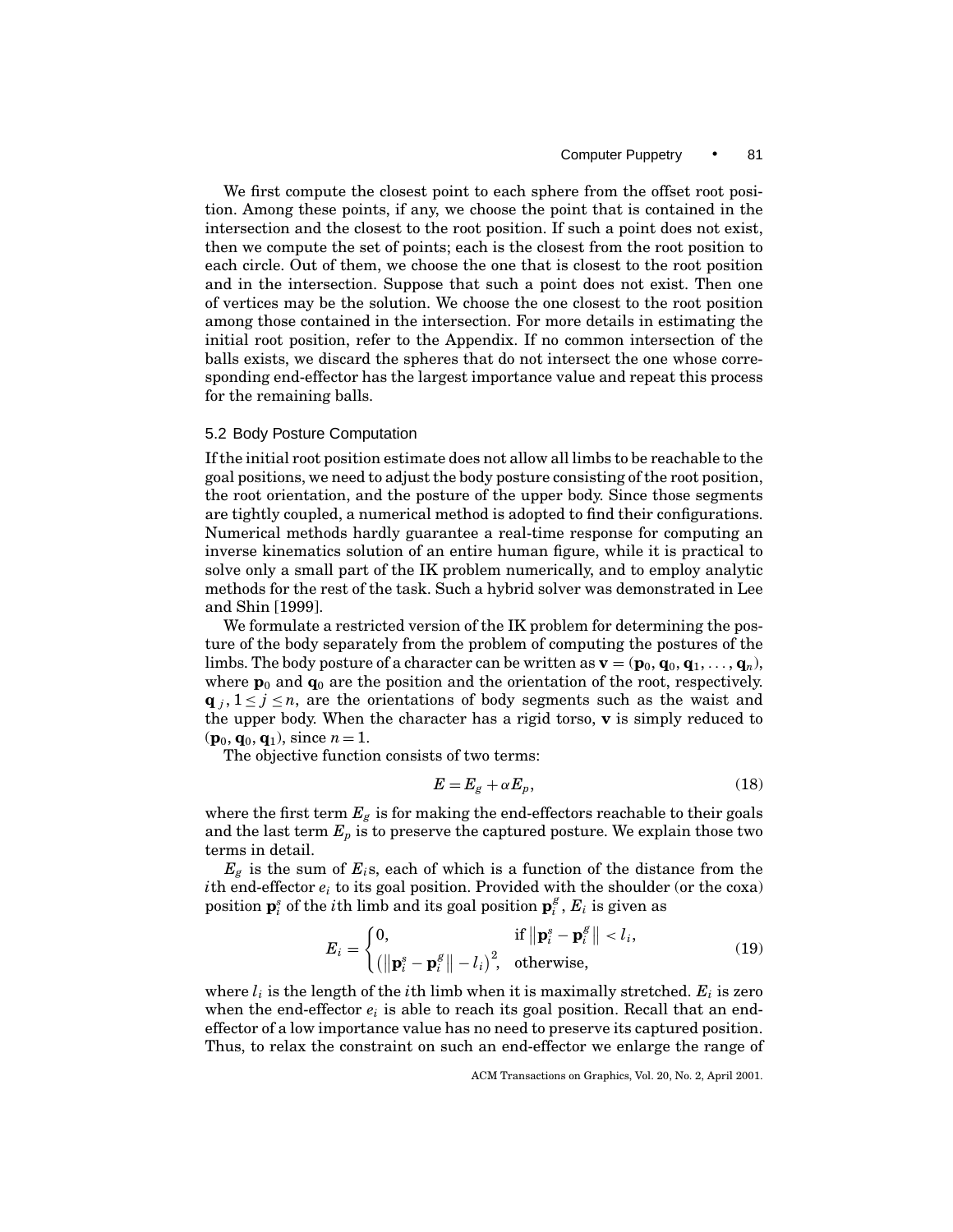

Fig. 7. Residual degree of freedom of shoulder.

the shoulder. By substituting the length  $l_i$  of each limb with the new radius  $r_i = l_i/w_i$  as mentioned in Section 6.1, we have

$$
E_i = \begin{cases} 0, & \text{if } \left\| \mathbf{p}_i^s - \mathbf{p}_i^g \right\| < r_i, \\ \left( \left\| \mathbf{p}_i^s - \mathbf{p}_i^g \right\| - r_i \right)^2, & \text{otherwise.} \end{cases}
$$

Note that with the importance value  $w_i$  of one,  $E_i$  plays a role of pulling the end-effector to reach the goal position exactly. On the other hand, as importance value  $w_i$  approaches zero, the *i*th end-effector keeps the original posture by preserving the joint angles.

Letting  $\mathbf{q}^*_j$  and  $\mathbf{p}^*_0$  be the captured orientation of the *j*th segment and the estimated position of the root, respectively,  $E_p$  is a weighted sum of the squared geodesic distances between  $\mathbf{q}_j$  and  $\mathbf{q}^*_j$  for all  $0\leq j\leq n,$  and the squared distance between  $\mathbf{p}_0$  and  $\mathbf{p}_0^*$ :

$$
E_p = \sum_{j=0}^{n} \beta_j \left\| \ln \left( \mathbf{q}_j^{-1} \mathbf{q}_j^* \right) \right\|^2 + \gamma \left\| \mathbf{p}_0 - \mathbf{p}_0^* \right\|^2.
$$
 (20)

Minimizing  $E_p$  preserves the captured motion as much as possible. We find a solution that minimizes the objective function by employing the conjugate gradient method. Here, we use the captured joint angles and the root position estimated in Section 5.1 as the initial guess for our optimization.

#### 5.3 Limb Postures Computation

Given the position of a shoulder and that of the goal together with a hand orientation, we present the way our IK solver computes the configuration of an arm. The configuration of a leg can be computed similarly from the hip position, foot position, and orientation. As pointed out by Tolani et al. [1996] and Lee et al. [1999], the angle between the brachium of the arm and its forearm can be computed uniquely from the distance between the shoulder and the goal. We adjust the shoulder joint to locate the wrist at the goal position. Even with the wrist position fixed at the goal position, the shoulder joint still has one residual degree of freedom that rotates the elbow about the axis passing through the shoulder and the wrist. Korein and Badler [1982] have parameterized that degree of freedom by the swivel angle  $\theta$ . As illustrated in Figure 7, the elbow traces a circle called the *elbow circle* as  $\theta$  varies. Once  $\theta$  is chosen, the shoulder joint is uniquely determined, and the joint angle of the wrist is also fixed to satisfy the given hand orientation.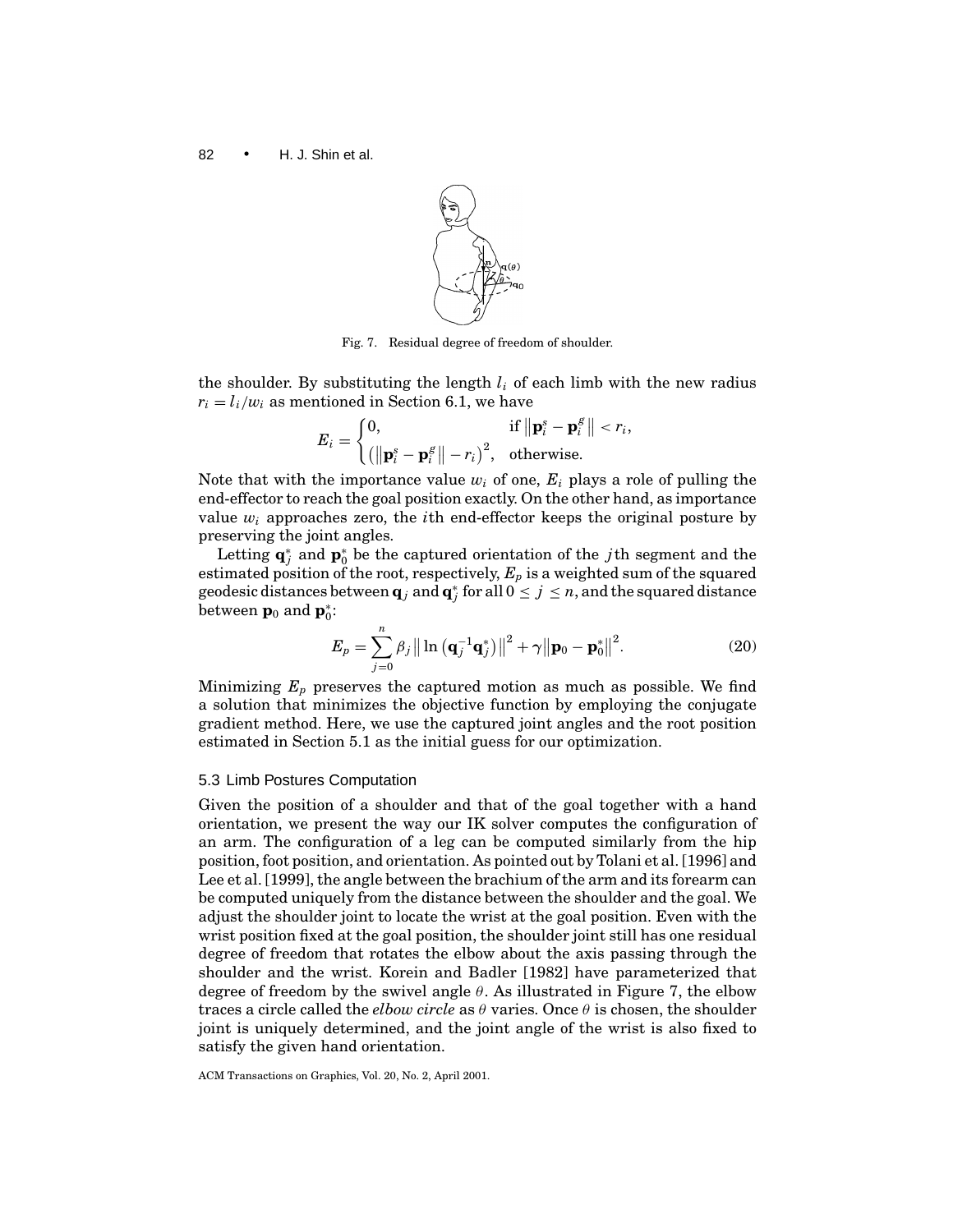This swivel angle  $\theta$  can be described with a unit quaternion formulation. The unit quaternion  $\mathbf{q}(\theta)$  representing the rotation by  $\theta$  about the axis **n** is  $e^{\theta \mathbf{n}/2}$  for  $-\pi < \theta \leq \pi$ , where  $\theta$  is measured from an arbitrarily chosen reference point on the circle. Denoting this point by a unit quaternion  $q_0$ , we have

$$
\mathbf{q}(\theta) = e^{\theta \mathbf{n}/2} \mathbf{q}_0. \tag{21}
$$

Unlike Lee and Shin [1999], who determine  $\theta$  by a numerical optimization, we solve for  $\theta$  analytically so that the arm posture deviates as little as possible from the captured posture. Thus, we choose  $\theta$  that minimizes the geodesic distance  $\phi$ in [0,  $\pi$ ] from the captured shoulder joint orientation **q**<sup>∗</sup> to **q**( $\theta$ ). Note that both **q**<sup>∗</sup> and −**q**<sup>∗</sup> represent the same orientation, due to the antipodal equivalence of the unit quaternion space. Therefore, we need to find  $\theta$  that minimizes the function  $\phi(\theta)$ :

$$
\phi(\theta) = \min(\arccos(\mathbf{q}^* \cdot \mathbf{q}(\theta)), \arccos(-\mathbf{q}^* \cdot \mathbf{q}(\theta))) = \arccos(|\mathbf{q}^* \cdot \mathbf{q}(\theta)|). \tag{22}
$$

 $\phi(\theta)$  is minimized when  $|\mathbf{q}^* \cdot \mathbf{q}(\theta)|$  is maximized. By definition,  $e^{\theta \mathbf{n}/2} = (\cos \theta/2,$ **n** sin  $\theta/2$ ). Let  $\mathbf{q}^* = (w^*, \mathbf{v}^*)$  and  $\mathbf{q}_0 = (w_0, \mathbf{v}_0)$ . Then, the absolute value of their inner product is given as

$$
\left| \mathbf{q}^* \cdot \mathbf{q}(\theta) \right| = \left| (w^*, \mathbf{v}^*) \cdot \left\{ \left( \cos \frac{\theta}{2}, \mathbf{n} \sin \frac{\theta}{2} \right) (w_0, \mathbf{v}_0) \right\} \right|
$$
  
= 
$$
\left| a \cos \frac{\theta}{2} + b \sin \frac{\theta}{2} \right|
$$
  
= 
$$
\sqrt{a^2 + b^2} \left| \sin \left( \frac{\theta}{2} + \alpha \right) \right|,
$$
 (23)

where

$$
\alpha = \tan^{-1} \frac{a}{b}
$$
  
\n
$$
a = w^* w_0 + \mathbf{v}^* \cdot \mathbf{v}_0
$$
  
\n
$$
b = w_0 \mathbf{n} \cdot \mathbf{v}^* - w^* \mathbf{n} \cdot \mathbf{v}_0 + \mathbf{v}^* \cdot (\mathbf{n} \times \mathbf{v}_0).
$$

The absolute value of the sine function has the maximum at  $\pi/2$  and  $-\pi/2$ . Thus,  $|\mathbf{q}^* \cdot \mathbf{q}(\theta)|$  is maximized either at  $\mathbf{q}(-2\alpha + \pi)$  or at  $\mathbf{q}(-2\alpha - \pi)$ . Since the distance of two points in the unit quaternion space is inversely proportional to their dot product,  $\mathbf{q}(-2\alpha + \pi)$  is the closest from  $\mathbf{q}^*$  if  $\mathbf{q}^* \cdot \mathbf{q}(-2\alpha + \pi)$ **q**<sup>∗</sup> · **q**(−2α − π); otherwise, **q**(−2α − π) is the closest.

Now, with both captured and computed limb postures available, we blend them to obtain a realistic motion. For this purpose, we perform spherical linear interpolation between each captured joint orientation of a limb with its corresponding IK solution. Let  $q_{ik}$  and  $q_{ik}^*$  be the orientation of the  $k$ <sup>th</sup> joint in the *i*th limb obtained from the IK solver and that from the captured posture. Then, the blended joint angle  $q'_{ik}$  can be described by spherical linear interpolation as

$$
\mathbf{q}'_{ik} = \text{slerp}(q^*_{ik}, q_{ik}, w_i)
$$
  
=  $e^{w_i \ln(\mathbf{q}_{ik}\mathbf{q}^{*-1}_{ik})} \mathbf{q}^*_{ik},$  (24)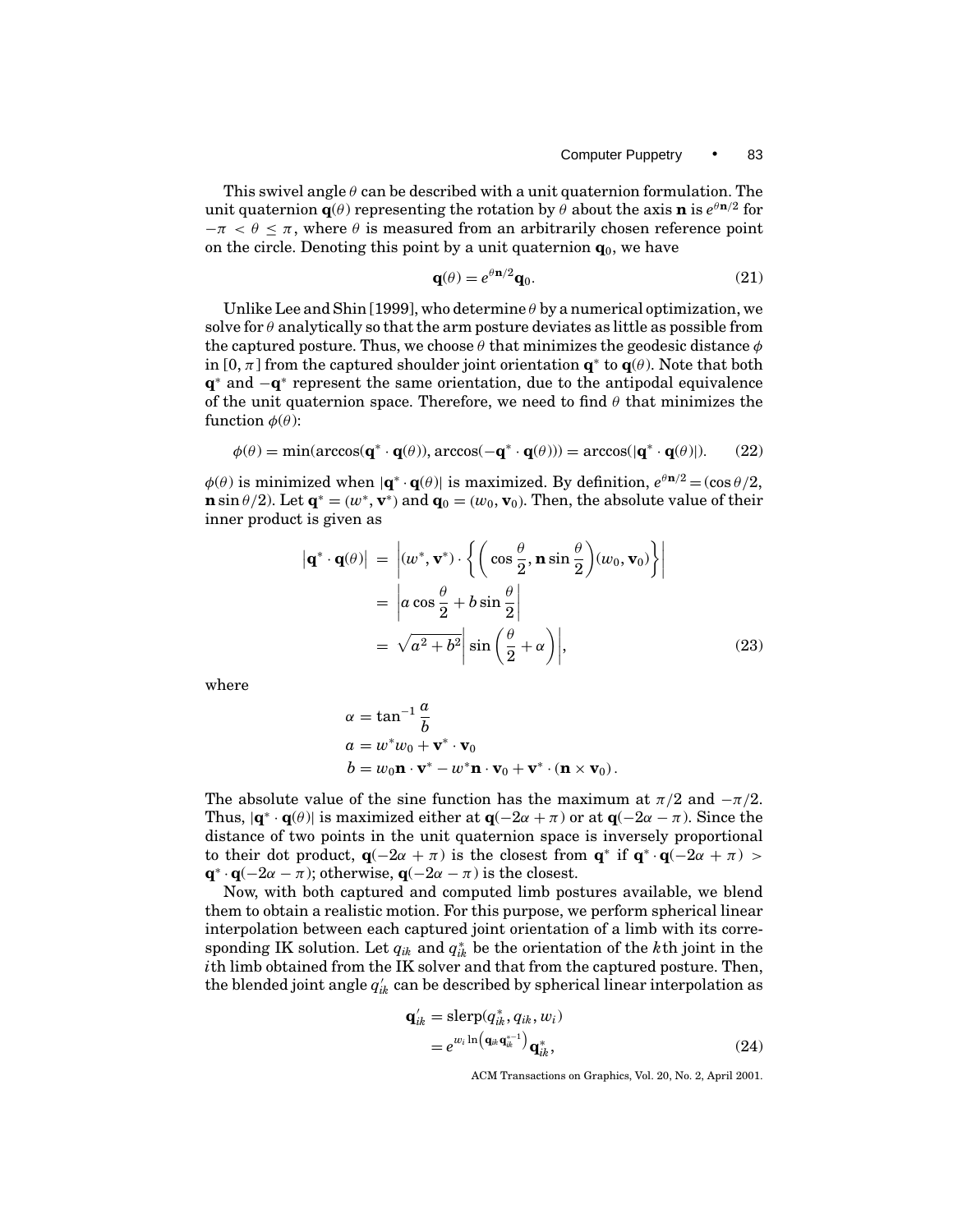where  $w_i$  is the importance value of the *i*th end-effector. That is, the limb with a high importance value can preserve the end-effector position, and that with a low importance value can preserve the captured joint angles.

The nonpenetration condition may be violated since the posture is blended regardless of the constraints. Thus the blended posture has to be adjusted explicitly to prevent unwanted penetration. Provided with the predefined external objects for each end-effector, this violation can be detected easily. Before penetrating an object, the end-effector touches the boundary of the object. Thus, the preferable position of the end-effector is the intersection point of the object boundary and the ray from the shoulder to the end-effector during penetration. This position moves continuously on the object in accordance with the endeffector movement. The penetration problem can be effectively eliminated by adjusting the limb posture using the IK solver for limbs.

## 6. ANALYSIS OF TEMPORAL CONSTRAINTS

In retargetting motions, we must preserve important temporal aspects of the motions along with spatial aspects. Gleicher [1998] emphasizes the importance of avoiding the introduction of high frequencies during adaptation. Both this work and the work of Lee and Shin [1999] provide approaches for avoiding the addition of discontinuities during adaptation. Unfortunately, both schemes rely on examining durations of motions and therefore can only be applied in offline applications. In this section, we show that the approach presented in this article does not introduce unwanted discontinuities into the resulting motion.

To begin, we must assume that the initial motion is free of unwanted discontinuities. This assumption is not restrictive because the movement of the performer is continuous. Discontinuities may be introduced by noise in the capture process, but these are generally removed by the filtering process described in Section 3. The continuity of the initial motion applies to both the captured joint angles and the end-effector positions.

Given continuous paths for the end-effectors, our IK solver will provide continuous trajectories for the parameters. Achieving this requires the solver to make consistent changes. That is, similar inputs to the solver must provide similar outputs. To guarantee this consistency, our IK solver tries to find the solution in an online manner so that it is close to the filtered input posture, while satisfying the kinematic constraints.

For our IK solver, the only kinematic constraints are the positions of endeffectors. These constraints are specified at every frame as temporal constraints. As an end-effector is approaching an object in the environment, its distance to the object is monotonically decreasing. Similarly, the distance is monotonically increasing as the end-effector is departing from the object. When the end-effector touches (or passes by) the object, the monotonicity changes but the distance function is still continuous at that instance.

For any continuous distance function, our importance function gives continuous importance values as described in Section 4. In other words, the importance values are consistently changed to reflect the temporal proximity of endeffectors to the environment. Therefore, the importance values have interframe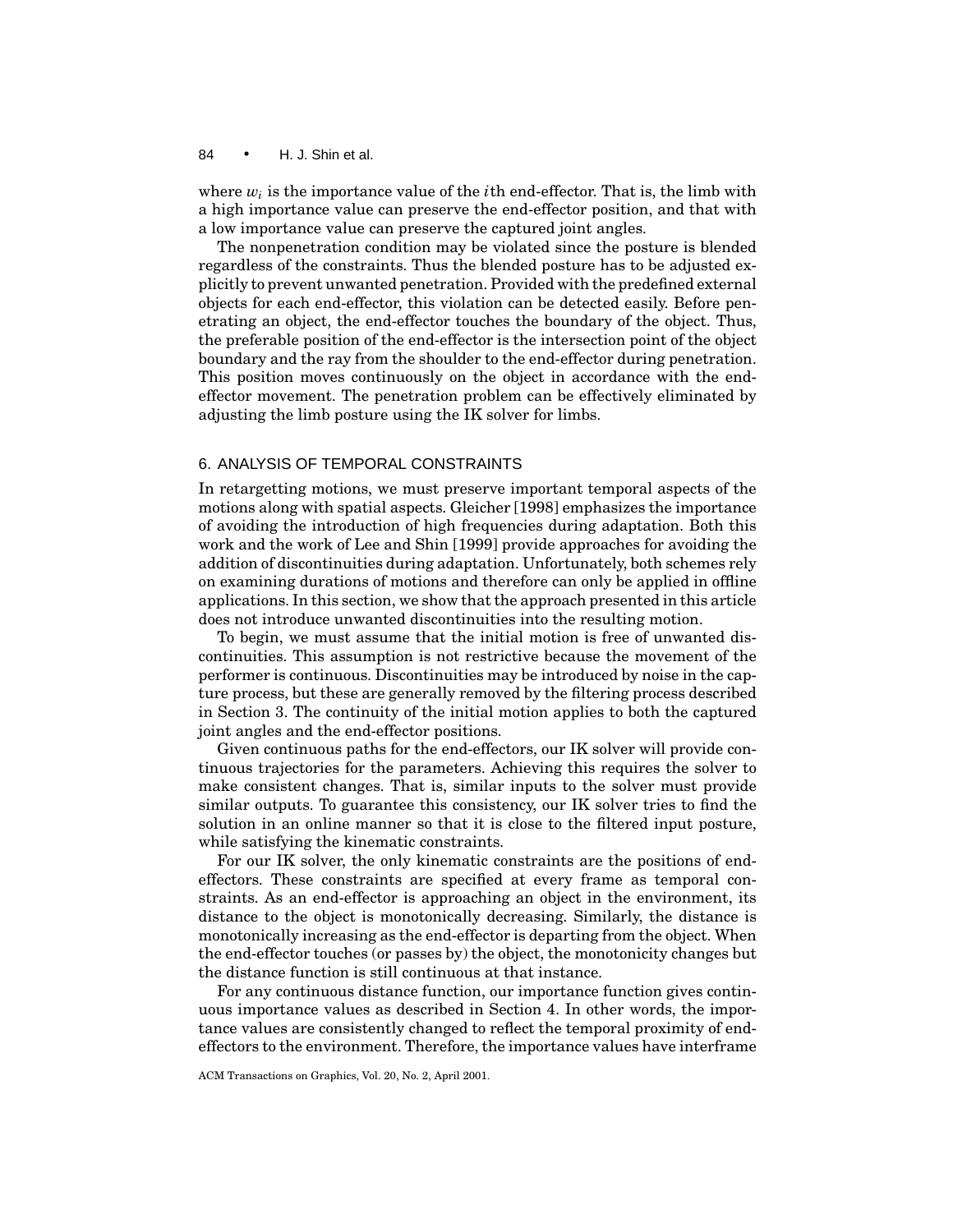

Fig. 8. Virtual characters on air controlled by our prototype system: (a) Pang-Pang; (b) A liang.

coherence. Since our IK solver utilizes as input the reference motion data and the importance values, we can exclude unexpected motion artifacts such as unwanted jerkiness. That is, enforced to minimize the change from the reference motion, our IK solver tries to find an intended motion. Moreover, guided by the importance values for interaction with the environment, it also predicts the future temporal constraints and continuously pays attention to them for motion coherence.

## 7. EXPERIMENTAL RESULTS

For puppetry performance, we have used a MotionStar Wireless motion capture device from Ascension Tech, Inc. with 14 sensors and 2 extended range transmitters. Each of sensors detects the magnetic field emitted by a transmitter to report its position and orientation up to 144 times per second.

Our prototype system has been deployed for production and used successfully to create a virtual character for a children's television program as well as a virtual news reporter. Both have been shown on Korean national television, called KBS. The froglike creature ('Pang-Pang') given in Figure 8(a) has demonstrated his comic performance in a daily TV show for children. Thanks to the capability of our system for synthesizing realistic motion in real-time, Pang-Pang and a real actor can interact with each other. Figure 8(b) shows a virtual character ('Aliang') who has performed the role of a news reporter for the election of the Korea National Assembly. Even in a time-critical situation such as reporting interim election results, Aliang can accomplish his role successfully.

The skeleton used in our system has 43 degrees of freedom including 11 revolute joints of 3 degrees of freedom, 4 hinges on elbows and knees, and the position of the root and its orientation. The floor is modeled as a plane for all of the uses of our system to date.

To test our system's performance, we have created two puppets specifically designed to provide challenging retargetting problems. The character named *long tall Sally* has long arms and legs, while a ball-shaped man called *Blubby* has extremely short legs. To perform experiments, 61 prerecorded motion clips were used as the input for motion retargetting.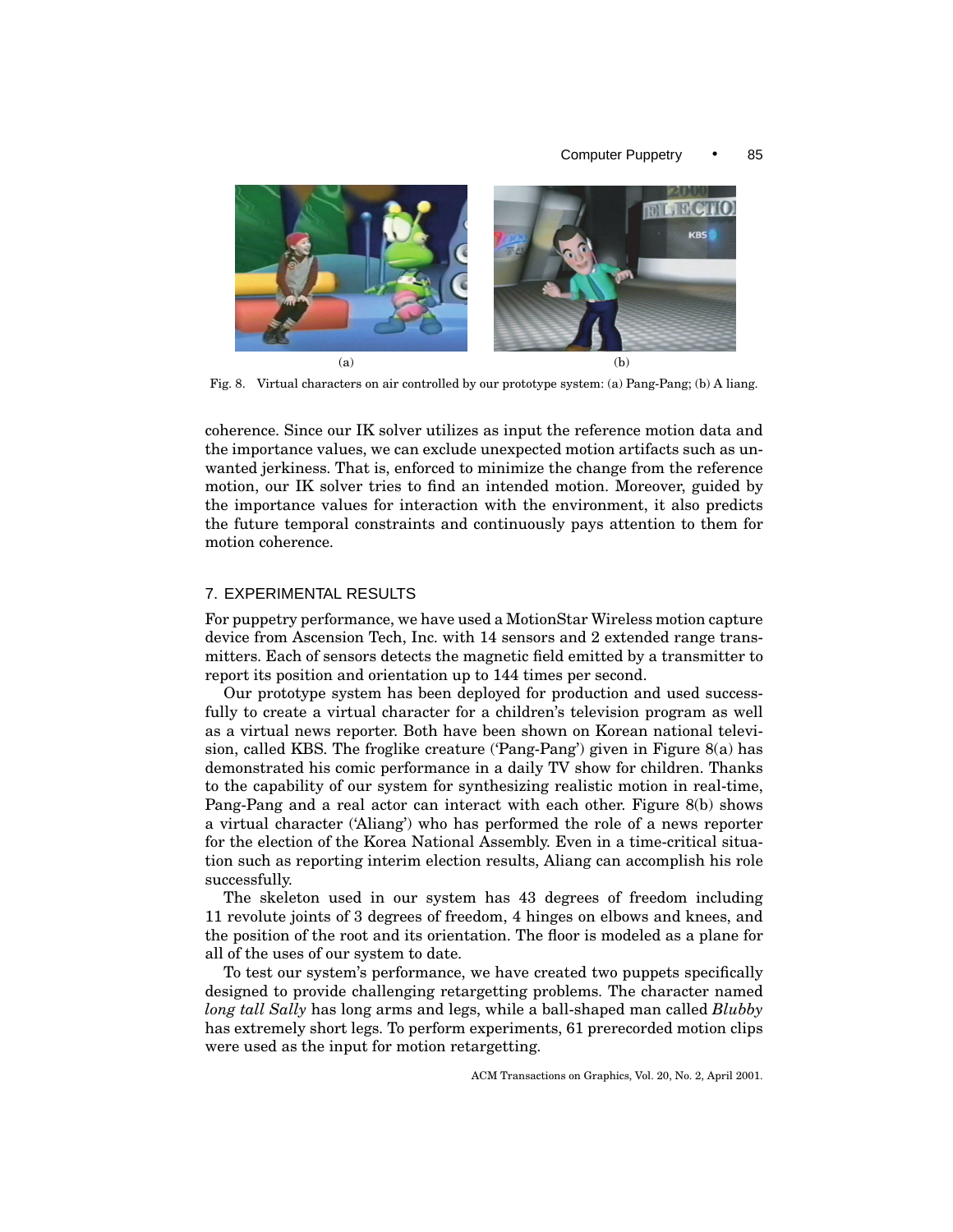|                  |          | Number of Iterations |       |        |       |  |
|------------------|----------|----------------------|-------|--------|-------|--|
|                  |          | Without              |       | With   |       |  |
| Motion           | # Frames | Blubby               | Sally | Blubby | Sally |  |
| Walk             | 39       | 47                   |       |        |       |  |
| Throw            | 157      | 244                  |       |        |       |  |
| Jump             | 88       | 111                  |       |        |       |  |
| Handstand        | 211      | 266                  | 38    |        |       |  |
| Dance            | 591      | 1253                 |       |        |       |  |
| Total (61 Clips) | 9692     | 15634                | 429   |        |       |  |

Table I. Number of Iterations in Numerical Solver With and Without Root Position Estimation

|                  |          | Blubby  |              | Sally   |        |
|------------------|----------|---------|--------------|---------|--------|
|                  |          | Elapsed | $_{\rm Per}$ | Elapsed | Per    |
|                  |          | Time    | Frame        | Time    | Frame  |
| Motion           | # Frames | (msec)  | (msec)       | (msec)  | (msec) |
| Walk             | 39       | 203     | 5.2          | 206     | 5.3    |
| Throw            | 157      | 864     | 5.5          | 876     | 5.6    |
| Jump             | 88       | 466     | 5.3          | 474     | 5.4    |
| Handstand        | 211      | 1135    | 5.4          | 1139    | 5.4    |
| Dance            | 591      | 3188    | 5.4          | 3201    | 5.4    |
| Total (61 Clips) | 9692     | 52543   | 5.4          | 52732   | 5.4    |

Table II. Performance Data

Table I shows the number of iterations in numerical optimization with and without initial root position estimation. Statistics for five selected motion clips are given in the first five rows of the table. The total figures for 61 clips are shown in the last row. Since Sally has long arms and legs, she can reach the captured end-effector positions without moving its root position. Thus, the number of iterations for Sally is small even without initial root position estimation. However, with estimated initial root positions, the number of iterations decreases to zero for our test motion clips. The effect of initial root position estimation is more apparent for Blubby with short legs. In most cases, our estimation algorithm finds the root position that makes the end-effectors reachable to their goal positions without any help from the numerical solver given in Section 5.2.

Table II gives an overall performance of our online motion retargetting algorithm excluding rendering time. Timing information has been obtained on a SGI Indigo2 workstation with an R10000 195 MHz processor and 128 Mb memory. The execution time for each example mainly depends on the number of iterations in numerical optimization. The table shows real-time performance for each example.

In Figure 13, a captured walking motion is applied to Blubby with various methods. The upper figure (Figure 13(a)) reveals artifacts due to the geometric inconsistency between the performer and the puppet. Since the positions of the feet are not incorporated into the motion retargetting, the supporting foot is sliding. In contrast, the middle figure (Figure 13(b)) preserves the positions well. However, the motions of the arms look unrealistic, since the joint angles of the arms are overadjusted to preserve the positions of the hands. The bottom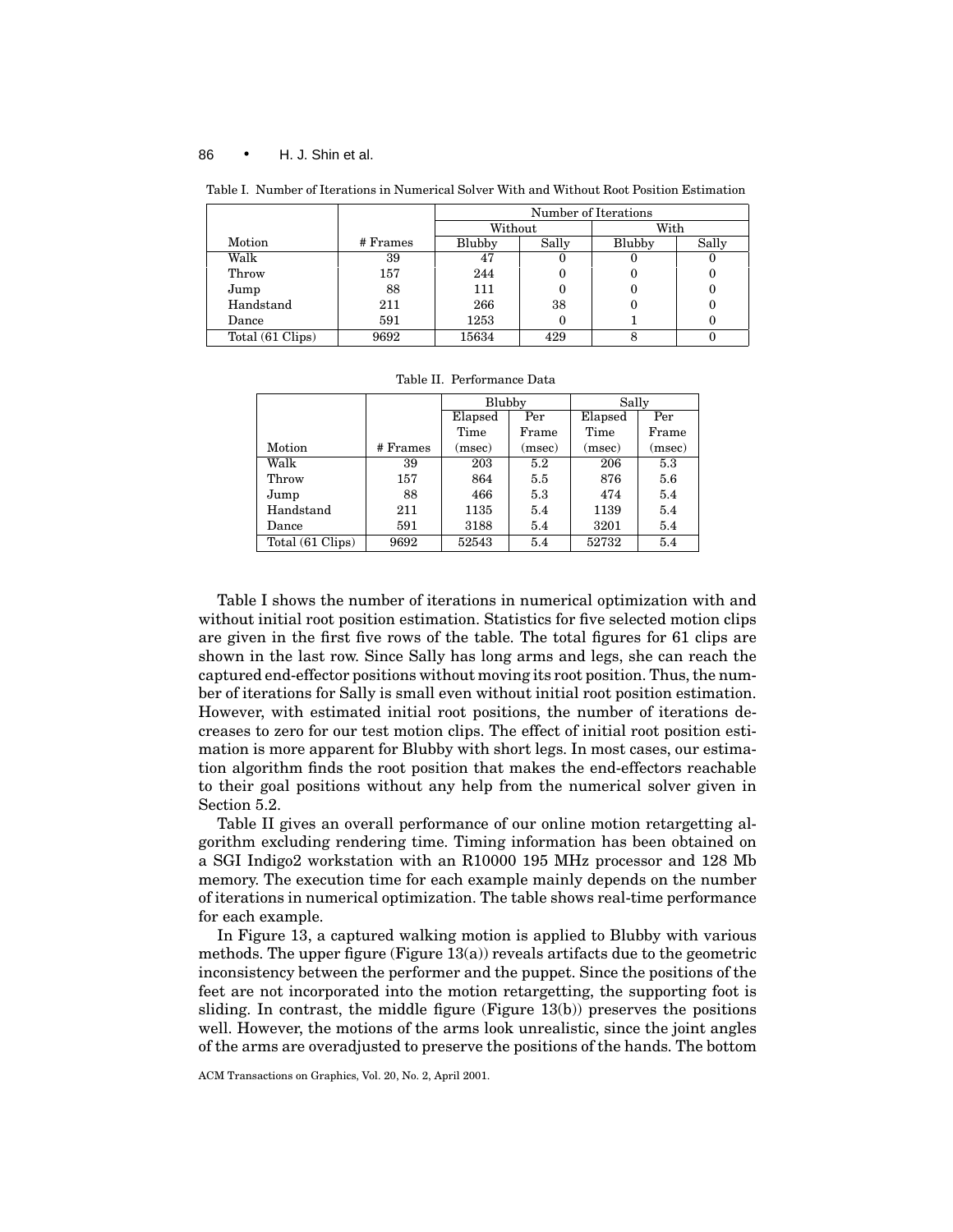figure (Figure 13 $(c)$ ) is generated by our motion retargetting. The supporting foot is fixed at the proper position without sliding, and the joint angles of the arms are preserved as the original ones.

With conventional approaches based on joint angle preservation, there would also exist foot-sliding artifacts when the character has longer limbs, as given in the top figure (Figure 14(a)). The middle image (Figure 14(b)) exhibits unintended bending of legs due to position preservation and an ill-selected initial root position. By assigning low importance values to the hands and offsetting the root position, we have a better result in which the legs are not bent as shown in the bottom figure (Figure 14(c)). More examples are given in Figures 15 and 16. In particular, Figure 16 shows the motions such as crawling and picking up which exhibit interaction of hands with objects in addition to that of feet.

## 8. CONCLUSIONS AND FUTURE WORK

We have presented a new approach for online motion retargetting that transforms motions of a performer to a virtual character of a different size and proportion. Introducing the notion of the importance of an end-effector, we have been able to generate realistic motion for a character in real-time while preserving the characteristics of captured motions as much as possible. KBS (Korean Broadcasting System), the largest public television broadcasting company in Korea, has been adopting our online motion retargetting algorithm to control the virtual character Pang Pang in a daily TV show for children. This show has become a children's favorite partly due to Pang Pang's successful performance. KBS also successfully showed the performance of the virtual reporter Aliang for a real election using this algorithm.

Our inverse kinematics solver is specialized for humanlike characters to ensure real-time performance, although it can be easily adapted to other types of creatures with limbs. The notion of importance gives reasonable lookahead capability useful for avoiding jerkiness in motion. However, unlike full-scale space–time optimization [Gleicher 1998], our approach has a limited lookback capability implicitly achieved by the Kalman filter, and allows only a restricted repertoire of constraints for real-time performance.

Our approach addresses only the interaction between the end-effectors of a character and objects in the environment. However, there may also be interaction among the segments of a character. For example, due to the geometric difference between the character and the performer, an end-effector of the character may penetrate its body, and also it is difficult for its hands to touch each other for clapping without interpenetration. Thus, to resolve these artifacts, the IK solver should be enhanced to efficiently handle self-interactions.

We focus on handling only the geometric discrepancy between a performer and a puppet. To generate more realistic motions, retargetting should also incorporate the characteristics of the puppet. Anthropomorphized animals such as cartoonlike birds and monkeys have their unique motion characteristics. Those motions can hardly be captured directly from a human performer, and thus give an additional barrier to overcome.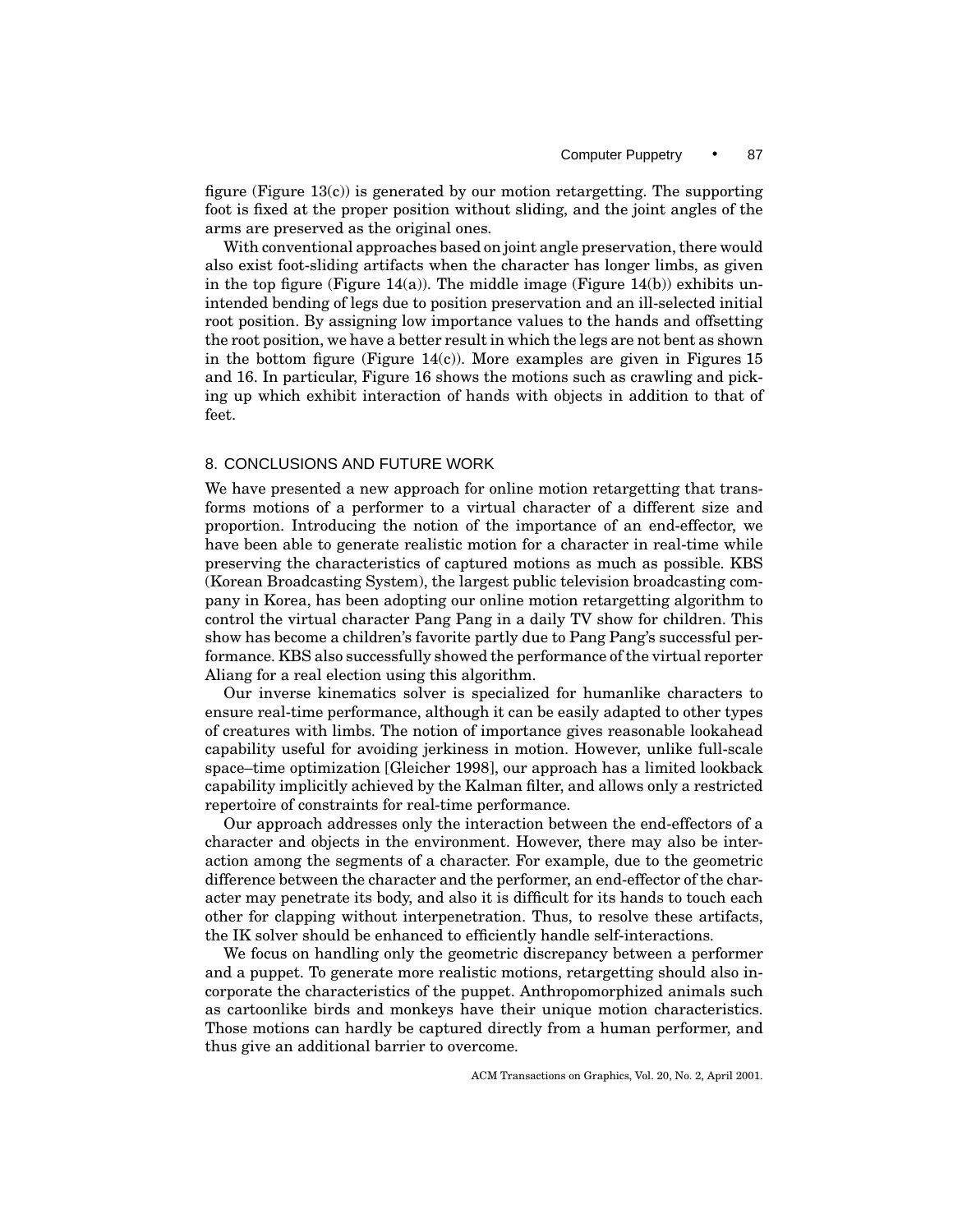

Fig. 9. Intersection of two spheres.



Fig. 10. Closest point from a point to a circle.



Fig. 11. Intersection of a sphere and a plane.



Fig. 12. Intersection of two circles.

## APPENDIX

## A. FINDING THE CLOSEST POINT ON THE INTERSECTION OF SPHERES

As given in Section 5.1, there are three types of surface elements: spheres, circles, and vertices. We describe how we find the closest point on each type of element to a given point **p**. It is trivial to find the closest point on a sphere to the given point. Therefore, we proceed directly to the other cases.

Now, consider the closest point on a circle to **p**. We start with constructing the circle  $C$ , which is the common intersection of the two spheres  $S_1$  and  $S_2$  (see Figure 9). The radius  $r_c$  of  $C$  can be computed with the Pythagorean theorem. Let  $\mathbf{c}_{s_i}$  and  $r_{s_i}$  for  $i = 1, 2, 3$  be the center of the sphere  $S_i$  and its radius, respectively. The radius  $r_c$  of C satisfies the equations:

$$
r_c^2 + x^2 = r_{s_1}^2,\tag{25}
$$

and

$$
r_c^2 + (\|\mathbf{d}\| - x)^2 = r_{s_2}^2,\tag{26}
$$

where *x* is the distance between the center  $\mathbf{c}_c$  of *C* and that of  $S_1$ , and **d** is the vector from  $\mathbf{c}_{s_1}$  to  $\mathbf{c}_{s_2}$ . Solving those equations for  $r_c^2$ , we get

$$
r_c^2 = r_{s_1}^2 - \frac{\left(r_{s_1}^2 - r_{s_2}^2 + \|\mathbf{d}\|^2\right)^2}{4\|\mathbf{d}\|^2}.
$$
 (27)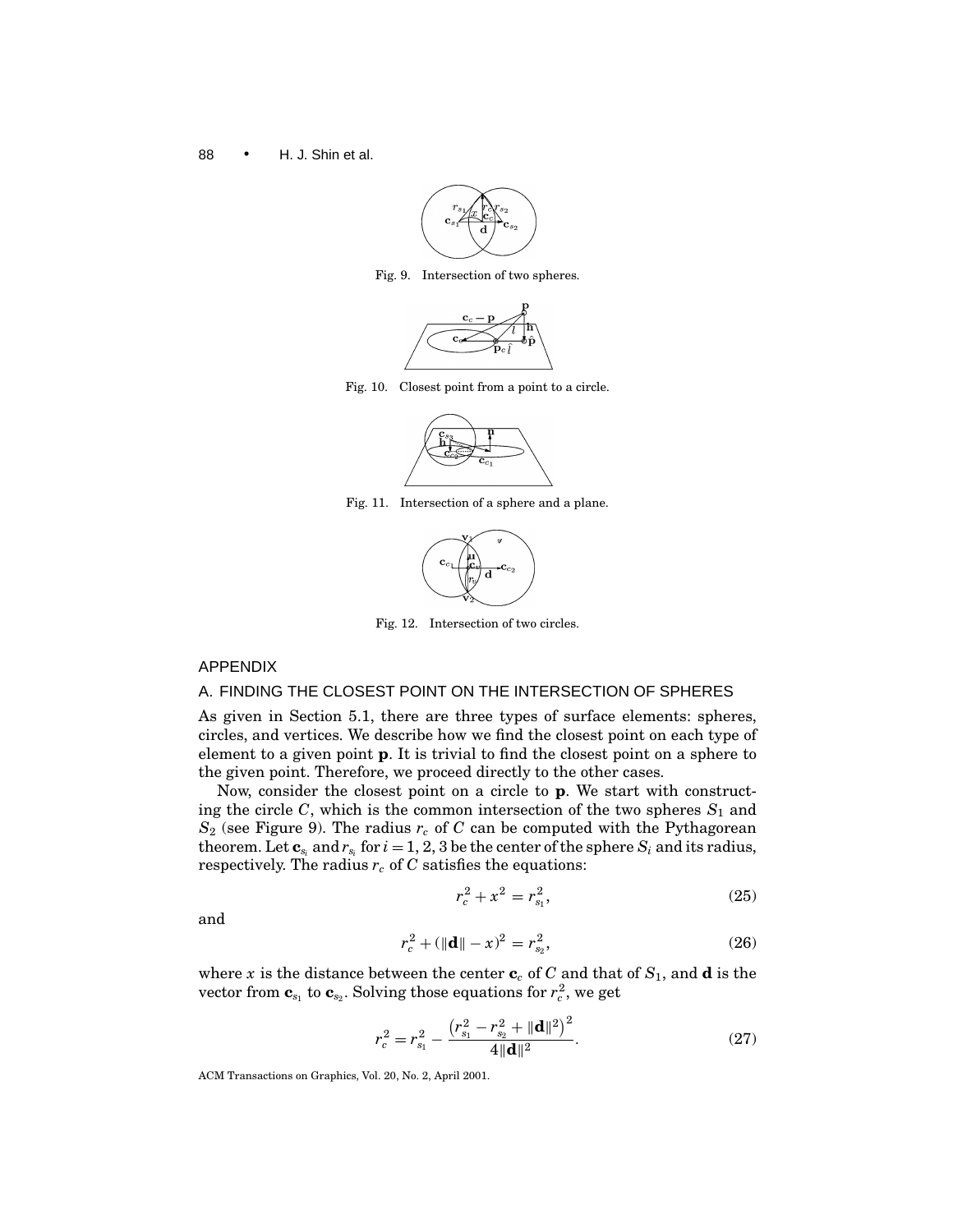



 $(a)$ 





 $(b)$ 





Fig. 13. Walking motion of *Blubby*: (a) captured joint angles only; (b) conventional IK solution with Kinematic constraints on end-effectors; (c) proposed algorithm combining captured joint angles and IK solution.

 $(c)$ 

Here  $S_1$  and  $S_2$  intersect unless  $r_c^2$  is negative. From Eqs. (25) and (26),

$$
x = \frac{r_{s_1}^2 - r_{s_2}^2 + ||\mathbf{d}||^2}{2||\mathbf{d}||}.
$$
 (28)

Thus,

$$
\mathbf{c}_c = \frac{r_{s_1}^2 - r_{s_2}^2 + ||\mathbf{d}||^2}{2||\mathbf{d}||} \cdot \frac{\mathbf{d}}{||\mathbf{d}||} + \mathbf{c}_{s_1}.
$$
 (29)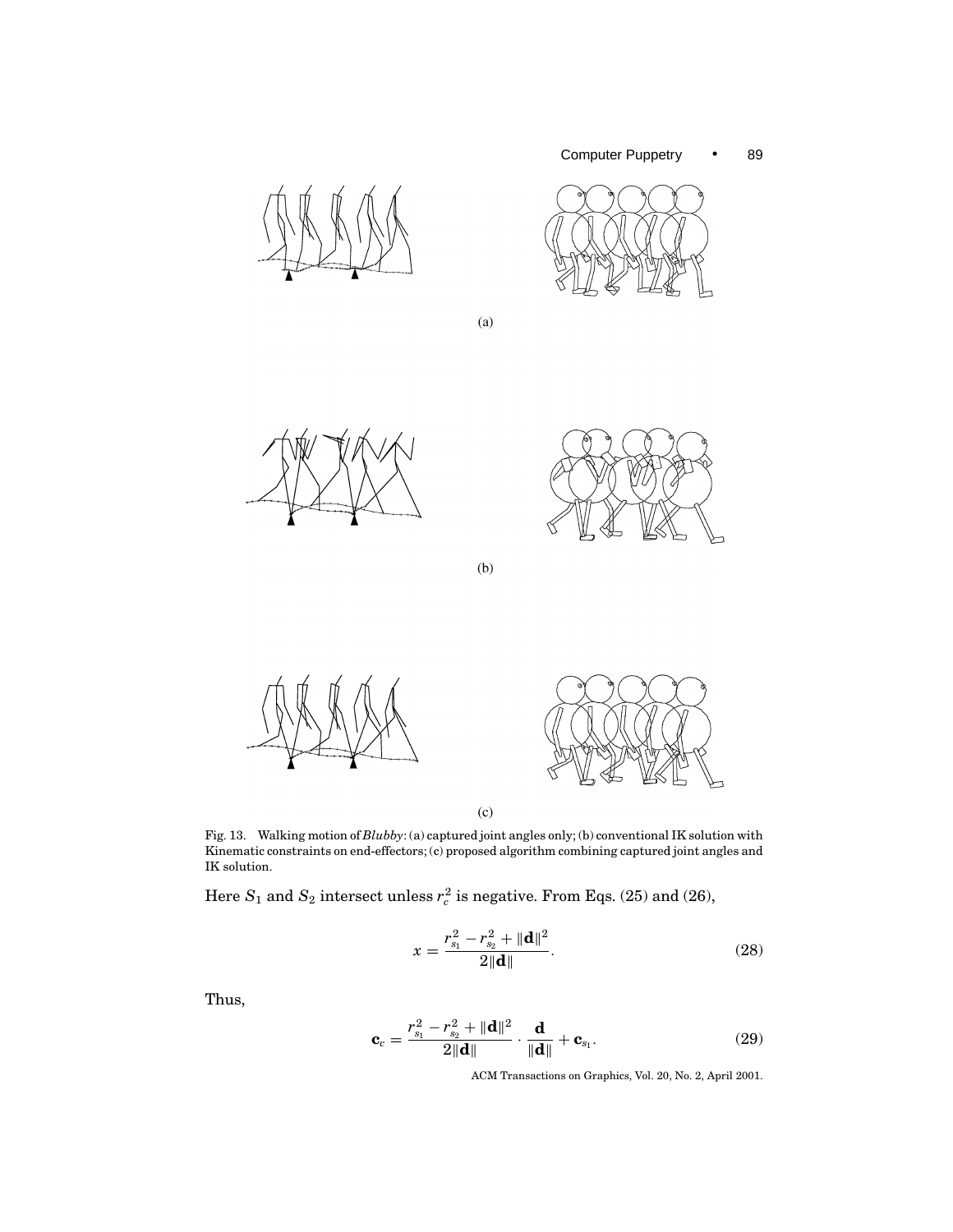



 $(a)$ 





 $(b)$ 





 $(c)$ 

Fig. 14. Walking motion of *Sally*: (a) captured joint angles only; (b) conventional IK solution with Kinematic constraints on end-effectors; (c) proposed algorithm combining captured joint angles and IK solution.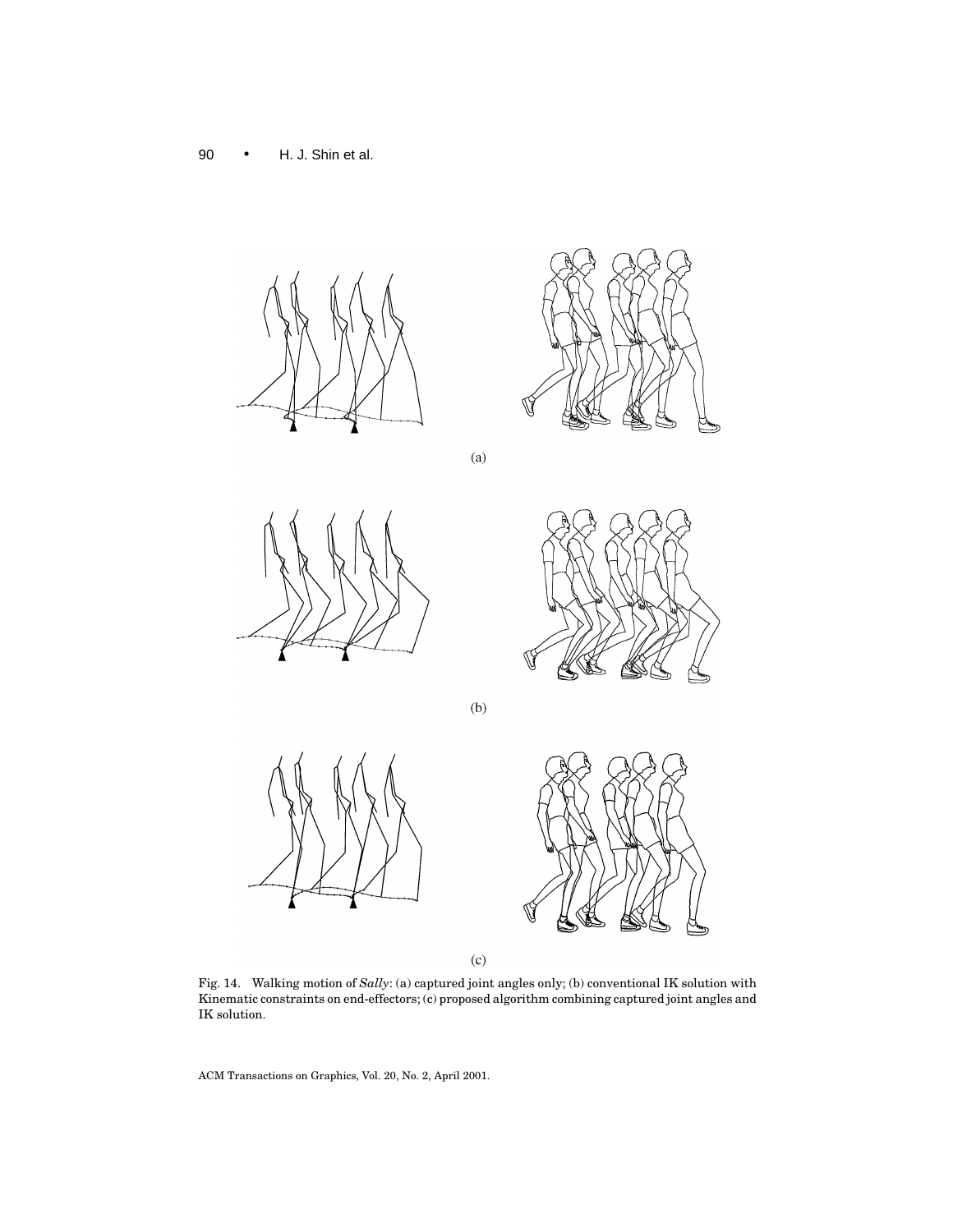

 $(a)$ 





 $(b)$ 



 $(c)$ 

Fig. 15. Example motions of *Blubby* and *Sally*: (a) throwing; (b) jumping; (c) handstand.

Let **n** be the normal vector of the plane where the circle lies. Then,

$$
\mathbf{n} = \frac{\mathbf{d}}{\|\mathbf{d}\|}.
$$
 (30)

We are ready to find the closest point on the circle *C* to the given point **p**. Let **h** be the projection of the vector  $\mathbf{c}_c - \mathbf{p}$  onto the normal vector **n** of the plane;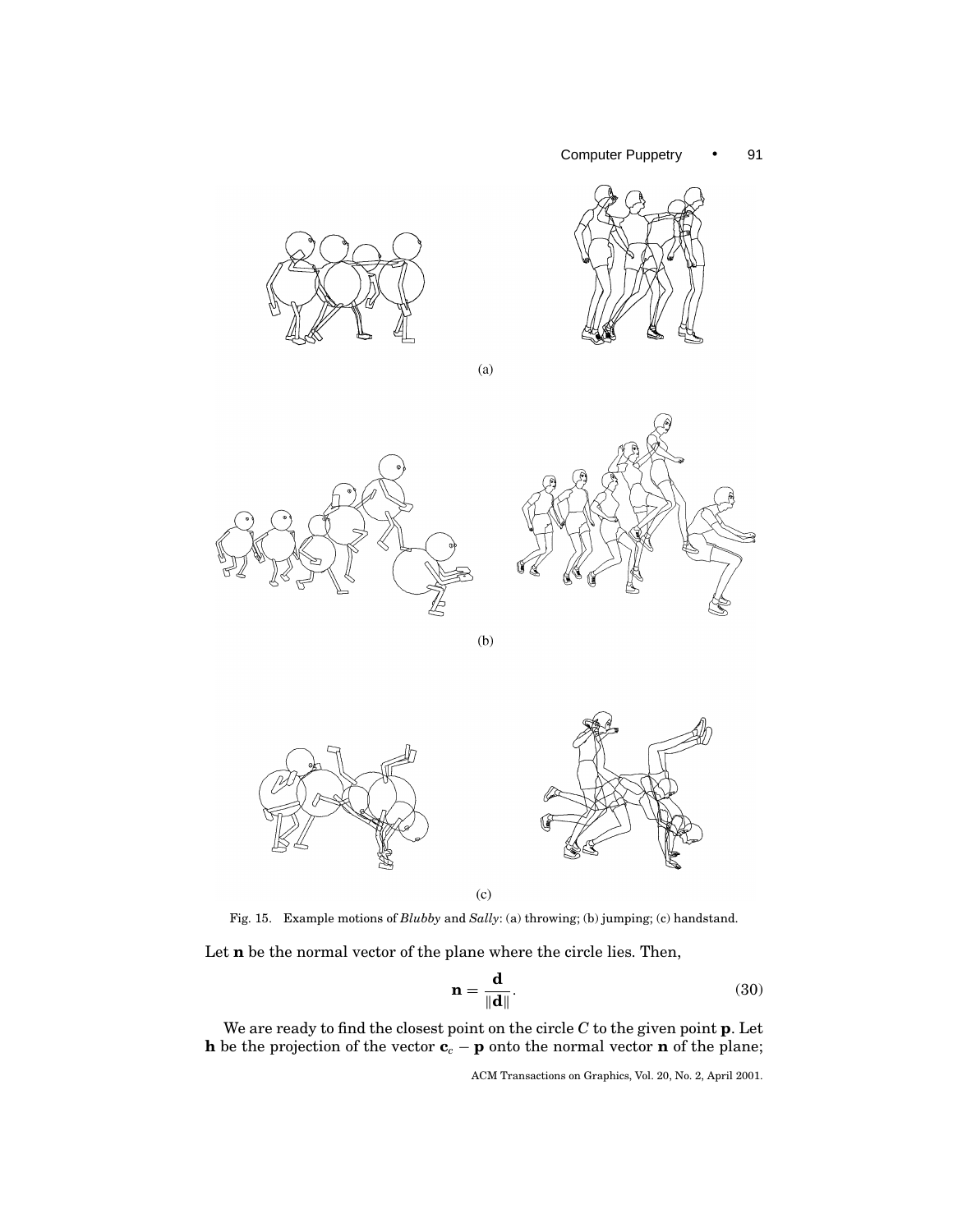

Fig. 16. Example motions with interaction of hands: (a) crawling; (b) backflipping; (c) picking up.

that is,  $\mathbf{h} = [\mathbf{n} \cdot (\mathbf{c}_c - \mathbf{p})] \mathbf{n}$ . Then, the closest point  $\mathbf{p}_c$  on *C* to **p** is

$$
\mathbf{p}_c = \mathbf{c}_c + \frac{\hat{\mathbf{p}} - \mathbf{c}_c}{\|\hat{\mathbf{p}} - \mathbf{c}_c\|} r_c,
$$
\n(31)

where  $\hat{\mathbf{p}} = \mathbf{p} + \mathbf{h}$ ; that is,  $\hat{\mathbf{p}}$  is the projection of **p** onto the plane containing *C*. As shown in Figure 10, the distance *l* from **p** to **p**<sub>*c*</sub> is  $\sqrt{\|\mathbf{h}\|^2 + \hat{l}^2}$ , where  $\hat{l}$  is the distance from  $\hat{\mathbf{p}}$  to  $\mathbf{p}_c$ ; that is,  $\hat{l} = ||\hat{\mathbf{p}} - \mathbf{c}_c|| - r_c$ .

Finally, we show how to find the closest vertex, if any, to the given point **p**. Given those vertices, it is trivial to find the closest. Thus, we focus on explaining how to compute the vertices lying at the corners of the common intersection of three spheres,  $S_1$ ,  $S_2$ , and  $S_3$ . We first calculate the intersection circle  $C_1$  of two spheres  $S_1$  and  $S_2$ . Cutting the sphere  $S_3$  with the plane containing  $C_1$ , we have the circle  $C_2$ . Provided with the center point  $\mathbf{c}_{c_1}$  of  $C_1$  and the normal vector **n** of the plane containing the circle  $C_1$ , the center point  $\mathbf{c}_{c_2}$  of  $C_2$  is the projection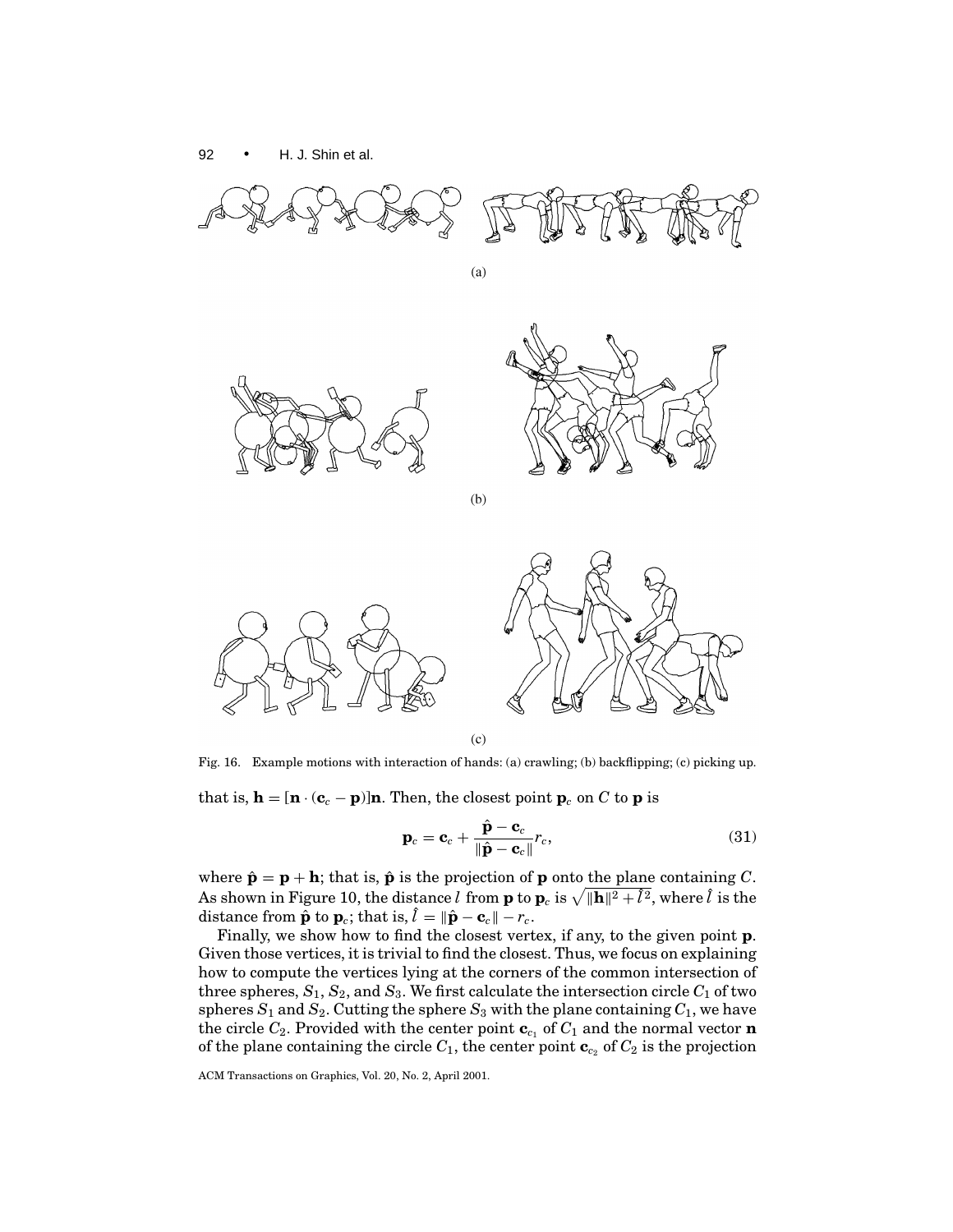of the center point  $\mathbf{c}_{s_2}$  of the sphere  $S_3$  onto the plane (see Figure 11). Thus,

$$
\mathbf{c}_{c_2} = \mathbf{c}_{s_3} + \mathbf{h},\tag{32}
$$

where **h** is the vector from  $\mathbf{c}_{s_3}$  to  $\mathbf{c}_{c_2}$  on the plane; that is,  $\mathbf{h} = [\mathbf{n} \cdot (\mathbf{c}_{c_1} - \mathbf{c}_{s_3})] \mathbf{n}$ . The radius  $r_c$ , of  $C_2$  is given as follows:

$$
r_{c_2}^2 = r_{s_3}^2 - ||\mathbf{h}||^2,\tag{33}
$$

where  $r_{s_3}$  is the radius of the sphere  $S_3$ . The sphere  $S_3$  does not touch the plane if  $r_{c_2}^2$  has a negative value.

Two vertices determined by three spheres are the intersection of the circles  $C_1$  and  $C_2$ . To compute the intersection of  $C_1$  and  $C_2$ , we evaluate the midpoint  $\mathbf{c}_v$  of the vertices  $\mathbf{v}_1$  and  $\mathbf{v}_2$  (see Figure 12). Similarly to the sphere–sphere intersection, the midpoint  $\mathbf{c}_v$ , and the distance  $r_v$  from each of vertices to **c** are given as follows:

$$
r_v^2 = r_{c_1}^2 - \frac{\left(r_{c_1}^2 - r_{c_2}^2 + \|\mathbf{d}\|^2\right)^2}{4\|\mathbf{d}\|^2},\tag{34}
$$

and

$$
\mathbf{c}_v = \frac{r_{c_1}^2 - r_{c_2}^2 + ||\mathbf{d}||^2}{2||\mathbf{d}||} \cdot \frac{\mathbf{d}}{||\mathbf{d}||} + \mathbf{c}_{c_1},
$$
(35)

where the **d** is the vector from the  $\mathbf{c}_{c_1}$  to  $\mathbf{c}_{c_2}$ . The unit direction vector **u** from  $\mathbf{c}_v$ to **v**<sub>1</sub> is obtained from the cross-product of **n** and **d**; that is,  $\mathbf{u} = (\mathbf{n} \times \mathbf{d}) / ||\mathbf{n} \times \mathbf{d}||$ . Hence, we have the vertices  $\mathbf{v}_1 = \mathbf{c}_v + r_v \mathbf{u}$  and  $\mathbf{v}_2 = \mathbf{c}_v - r_v \mathbf{u}$ .

#### ACKNOWLEDGMENTS

The authors would like to thank House of Moves Studios for providing sample motion data and Min G. Choi and Lucas Kovar for their help with paper production.

#### REFERENCES

- Ascension Technology Corp. 1996. *Motion Star Installation and Operation Guide*. Ascension Technology Corporation, Burlington, Vt.
- AZARBAYEJANI, A. AND PENTLAND, A. P. 1995. Recursive estimation of motion structure, and focal length. *IEEE Trans. Pattern Anal. Mach. Intell. 17*, 6, 562–575.
- AZUMA, R. AND BISHOP, G. 1994. Improving static and dynamic registration in an optical seethrough hmd. In *Proceedings of SIGGRAPH'94.* ACM, New York, pp. 197–204.
- BADLER, N., HOLLICK, M. J., AND GRANIERI, J. P. 1993. Real-time control of a virtual human using mininal sensors. *Presence 2*, 1, 82–86.
- BINDIGANAVALE, R. AND BADLER, N. I. 1998. Motion abstraction and mapping with spatial constraints. In *Proceedings of International Workshop*, *CAPTECH'98.* Springer-Verlag, Wein, Austria, pp. 70–82.
- BODENHEIMER, B., ROSE, C., ROSENTHAL, S., AND PELLA, J. 1997. The process of motion capture: Dealing with the data. In *Proceedings of the Eurographics Workshop on Computer Animation and Simulation'97*. Springer-Verlag, Wein, Austria.
- BROIDA, T. J. AND CHELLAPPA, R. 1986. Estimation of object motion parameters from noisy images. *IEEE Trans. Pattern Anal. Machine Intell. 8*, 1, 90–99.
- CHOI, K.-J. AND KO, H.-S. 2000. On-line motion retargetting. *J. Visual. Comput. Animation 11*, 223–243.